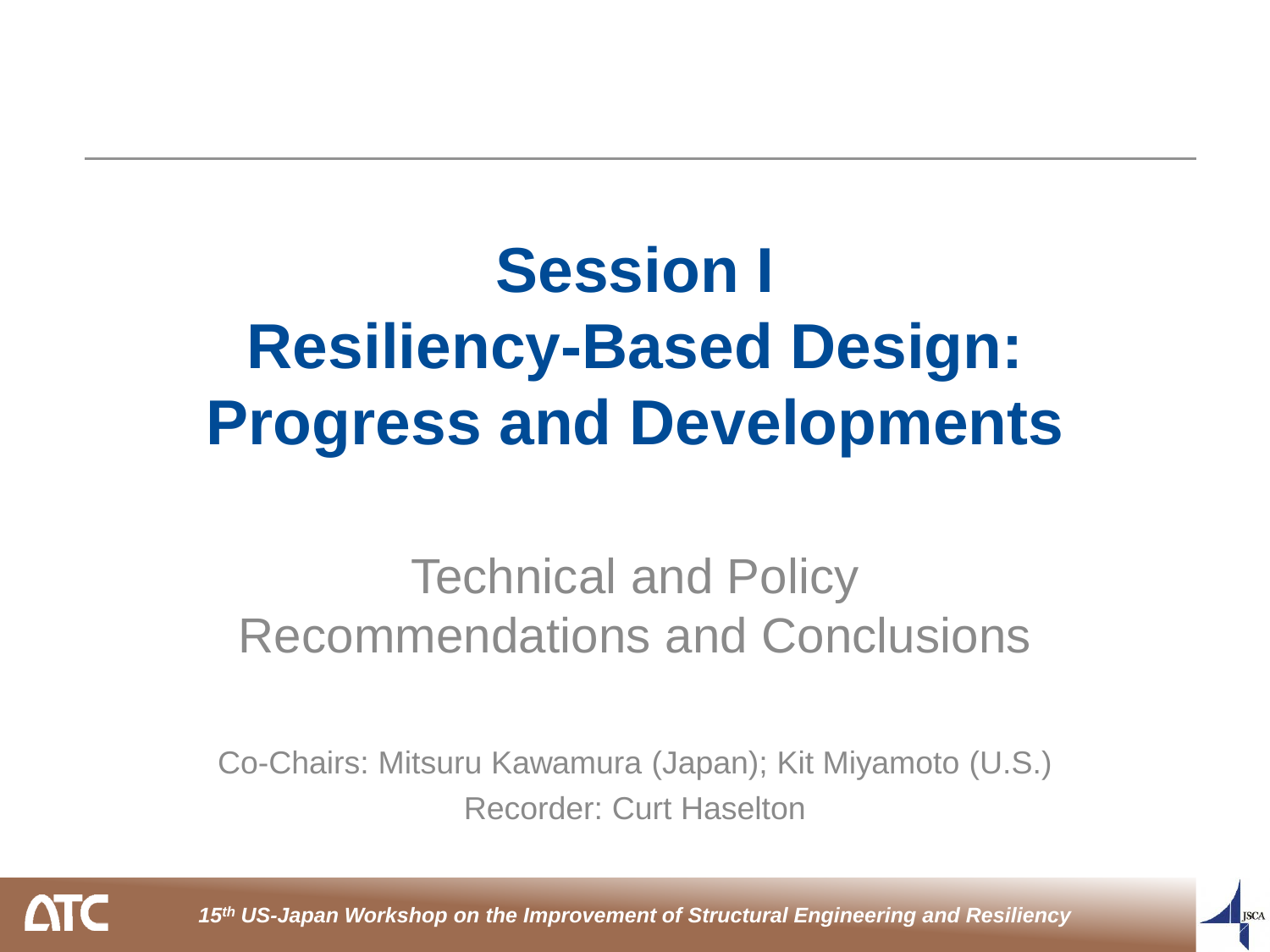### **Recommendations and Conclusions**

- Components of building resiliency that need to be considered include:
	- Non-safety issues. These are important and are not usually taken into account.
	- Building closure and business interruption. These are key to resiliency.
	- Is current safety level good enough (i.e., 10% probability of collapse at Maximum Considered Earthquake ground motion)? Efforts to better understand levels of safety and corresponding consequences need to be further investigated.
- **Recommended next step on building resiliency: Develop a** strategy, led by ATC, to determine how to progress on developing more resilient infrastructure (e.g., what 2-3 reports/methods are needed to bring together all the other resources/methods currently available?).

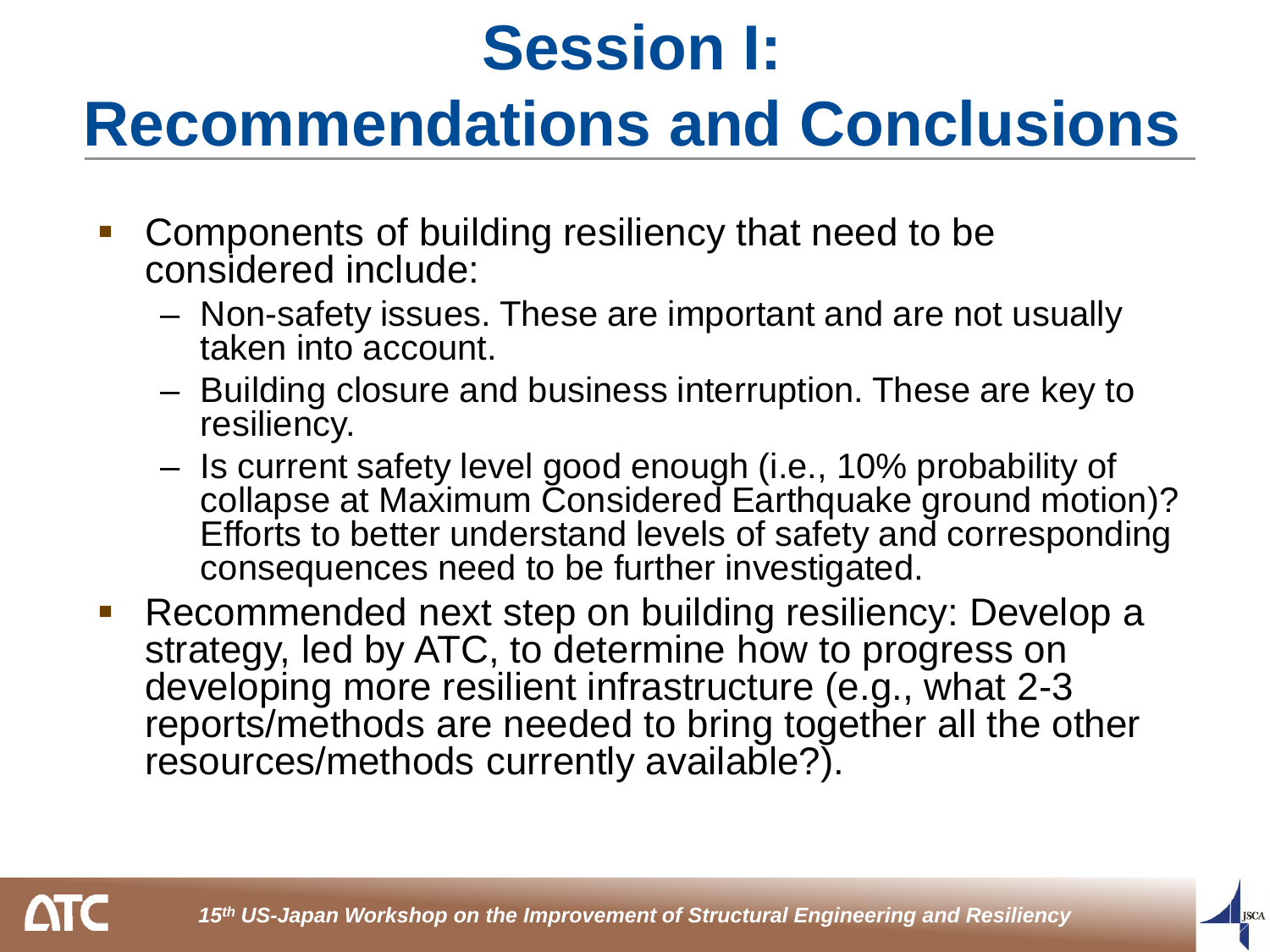### **Recommendations and Conclusions**

- **Building ratings:** 
	- Everyone was in unanimous favor of it. The thought is that something is better than nothing.
	- Transparency to the public is very important in making sure that the rating system is effective. This can be done in the form of posted placards.
	- System needs to avoid conflict of interest.
- Recommended next step on building ratings: Start a Japan-US effort to discuss joint rating needs and what may work for both countries.

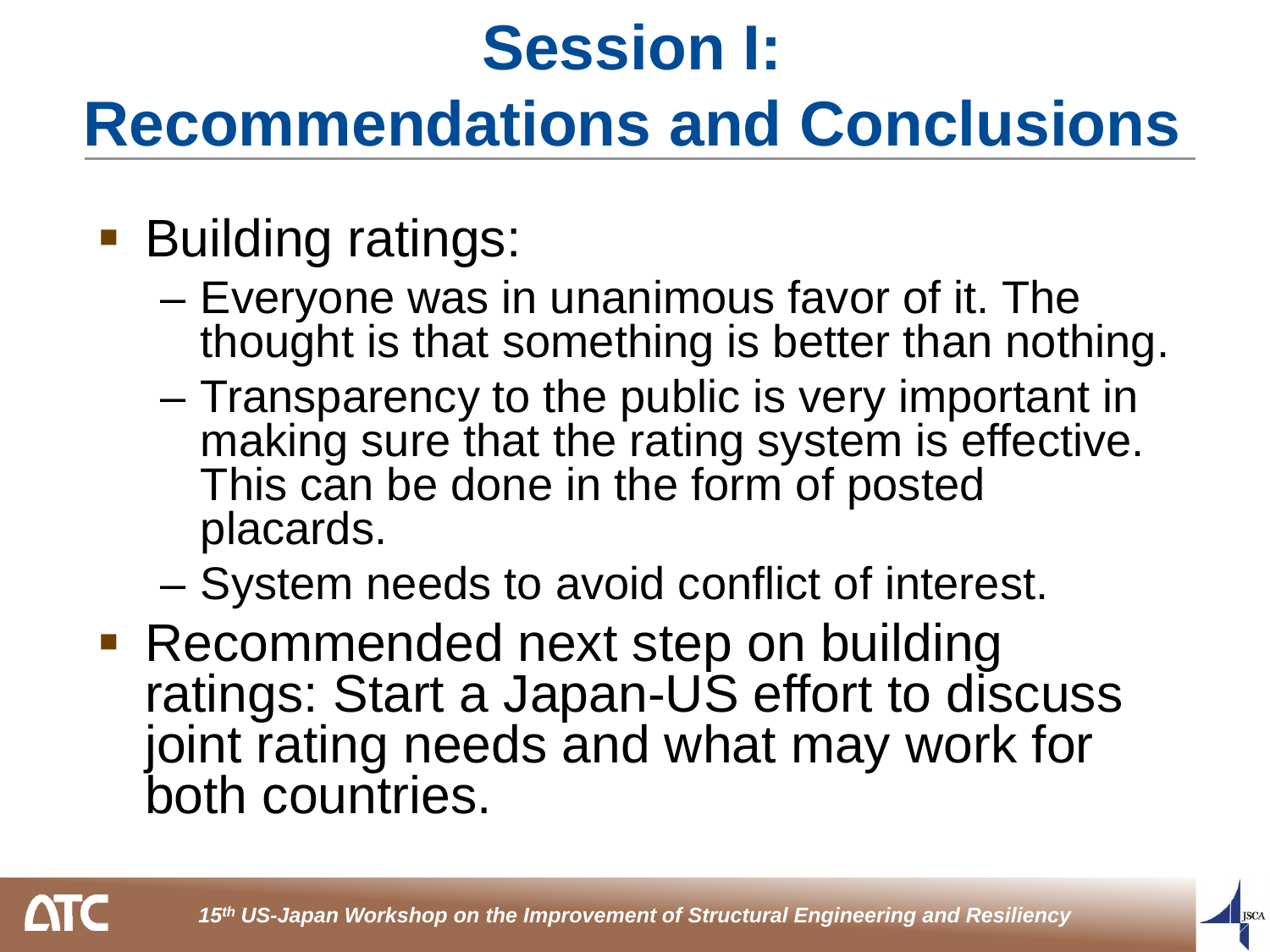# **Session II Performance-Based Design and Response Evaluation of Structures**

#### Technical and Policy Recommendations and Conclusions

Co-Chairs: Jon Heintz (U.S.), Shinya Nishimoto (Japan) Recorder: Jon Heintz

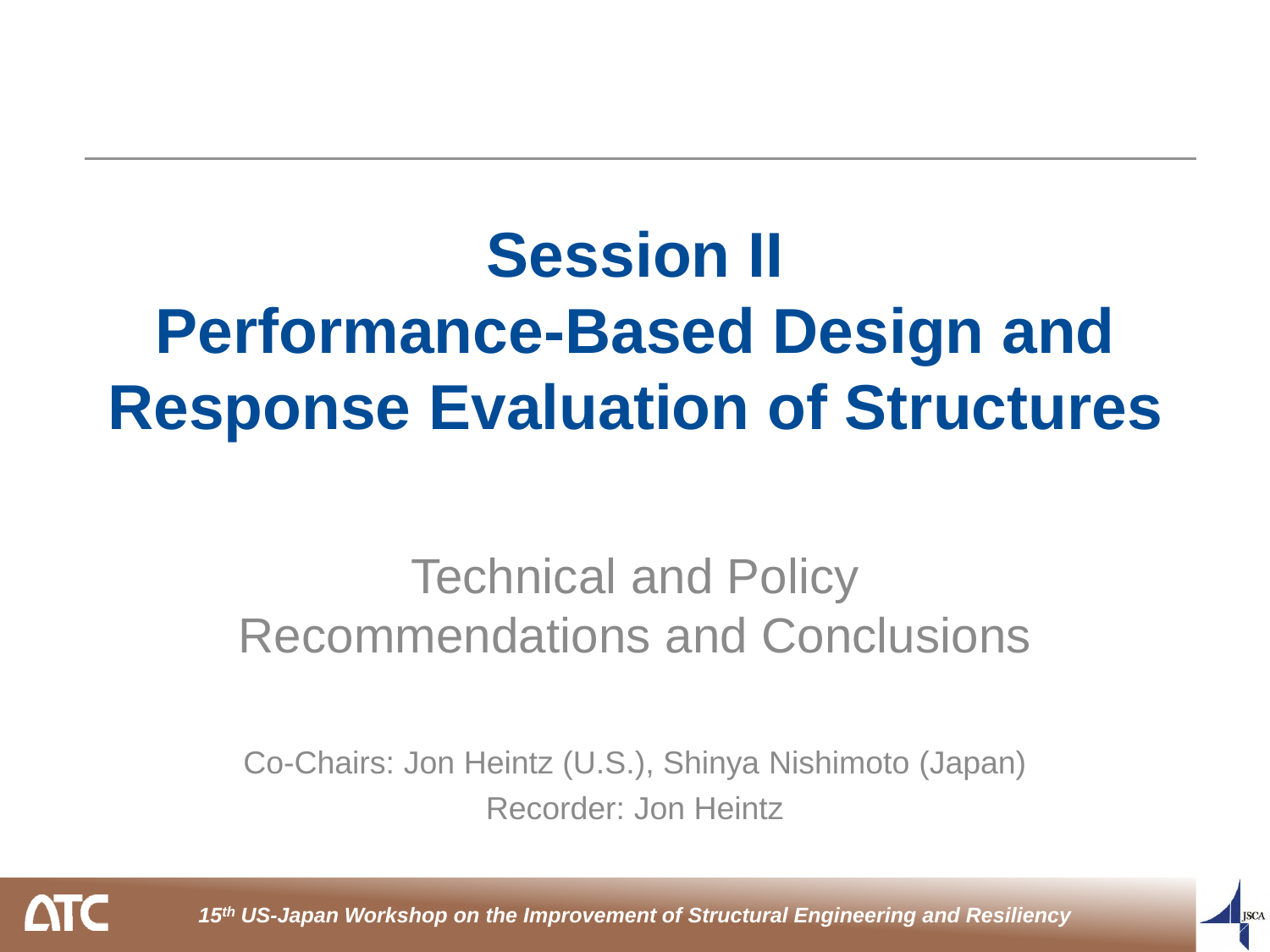# **Session II: Recommendations and Conclusions**

- **Performance-based design was intended** for enhanced performance
- Currently, performance-based design is being used to optimize design to meet minimum standards
- **In recent disasters, newer, optimized** designs are not performing as well as older, more robust designs

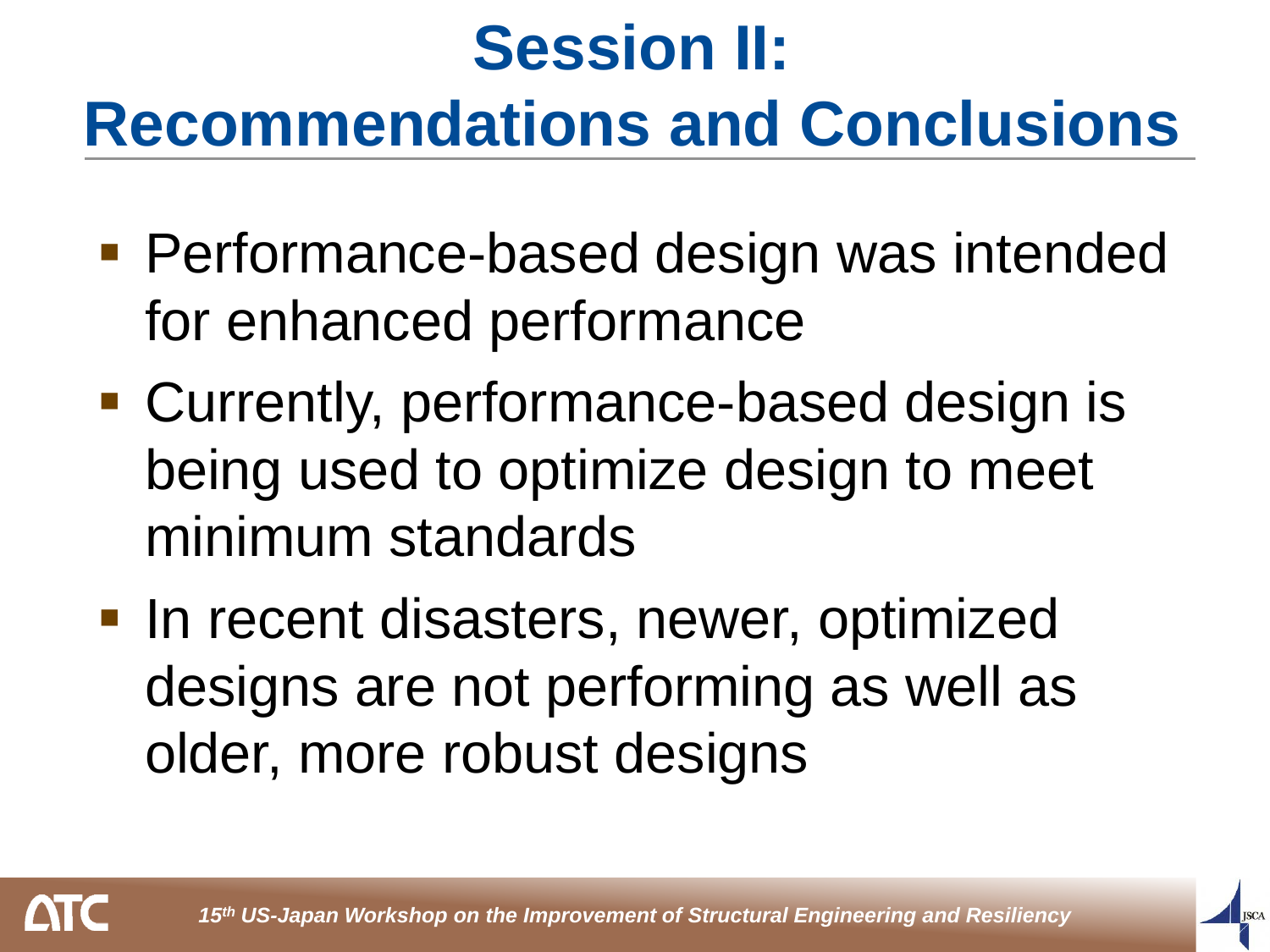# **Session II: Recommendations and Conclusions**

- **Japan** proper design in conformance with the code should provide protection from liability.
- U.S. recent legal developments have shown that simply meeting minimum standards is not enough to automatically provide protection from liability

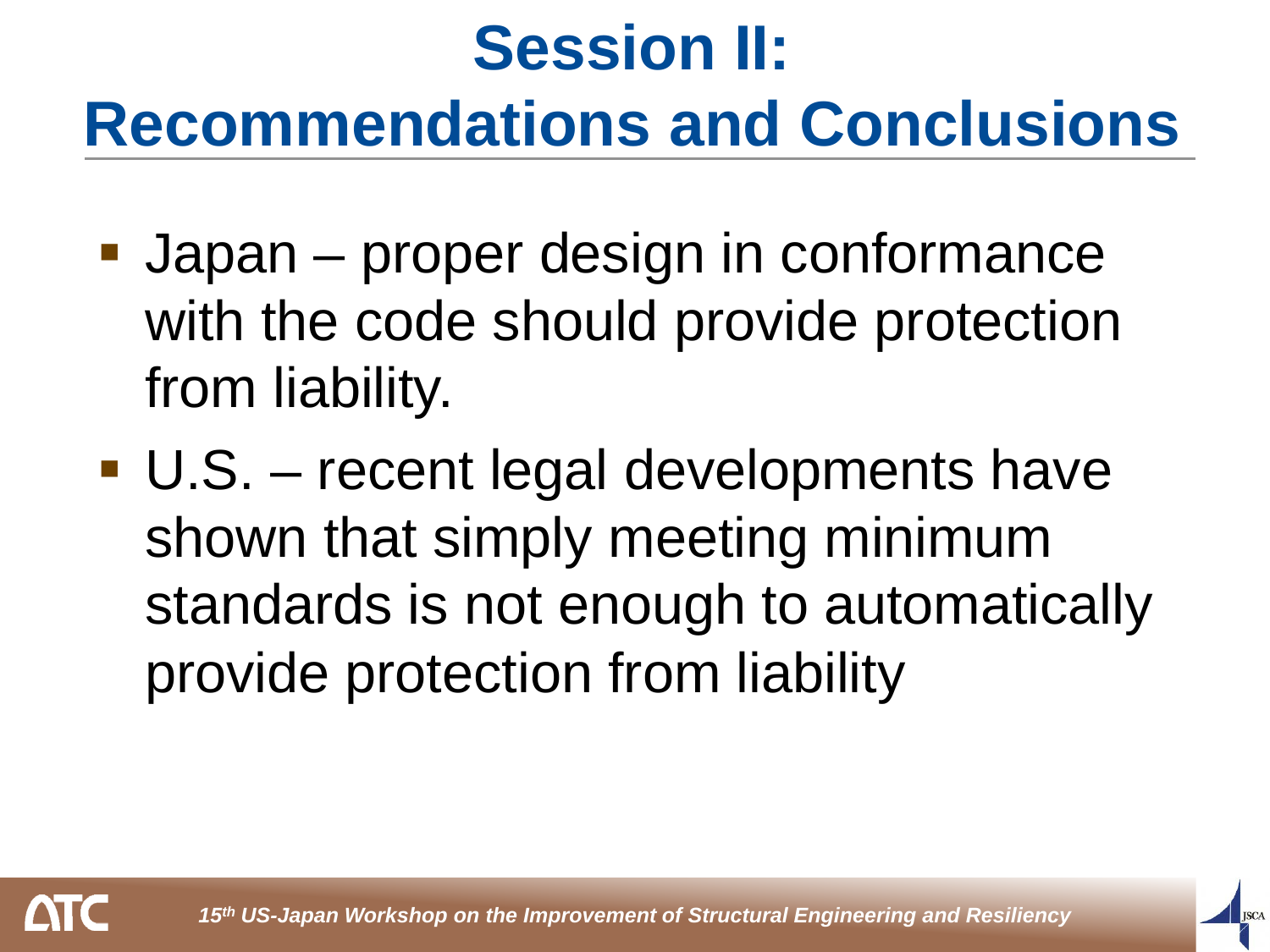### **Recommendations and Conclusions**

- We must recognize uncertainty in designing for natural hazards
- We cannot adequately consider hazards or events that we have not experienced in the past
- Designing for minimum criteria may not be the best path toward resilience
- We should consider response modification technologies and improve consideration of damping to improve resilient design
- **We need to involve the client or user in deciding** on the maximum standard that should be employed in design

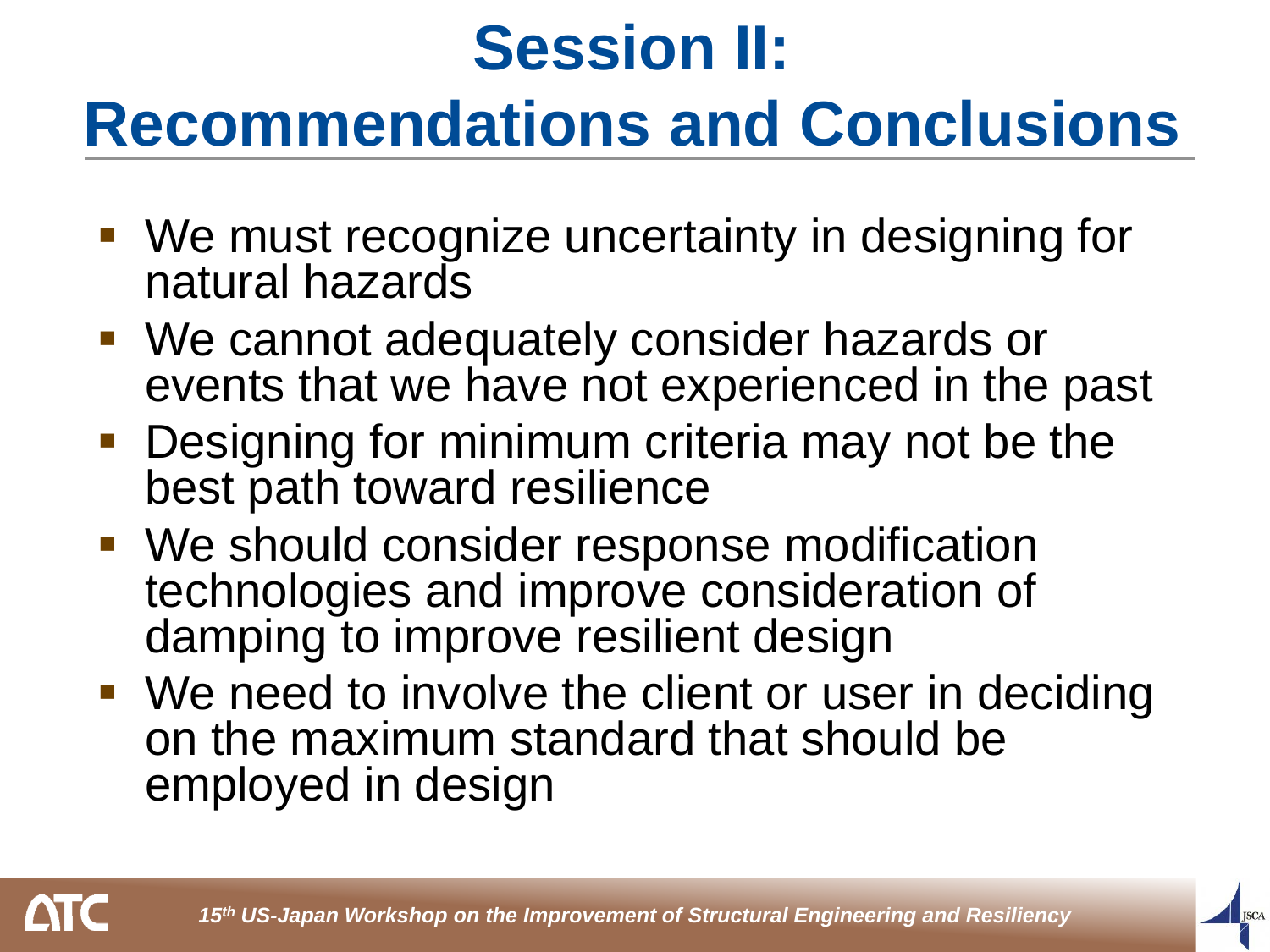# **Session III Risk Identification and Reduction: Methods and Validation**

#### Technical and Policy Recommendations and Conclusions

Co-Chairs: Takayuki Teramoto (Japan), Curt Haselton (U.S.) Recorder: Abbie Liel

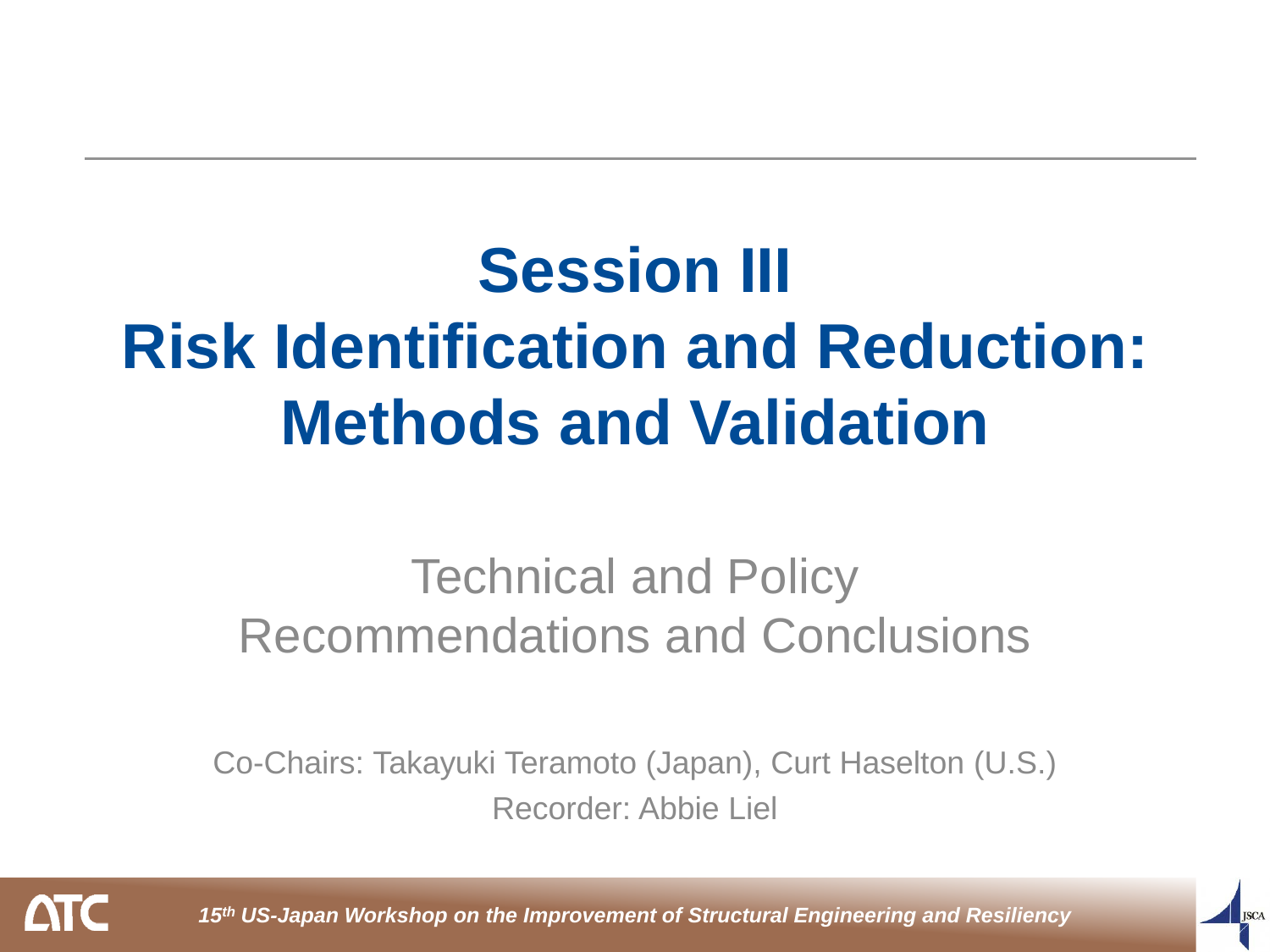# **Session III: Recommendations and Conclusions**

- The U.S. Resiliency Council (USRC) Rating System should make every effort to minimize conflicts of interest throughout, including the rating development, the rating process (e.g., engineers should not be able to rate buildings they designed), and in the management of the organization.
- **The USRC should continue to increase its** independence as an organization, including transitioning to a leadership team that does not have conflicts of interest in the context of their current employer. In the meantime it is critical to maintain transparency with the broader community.

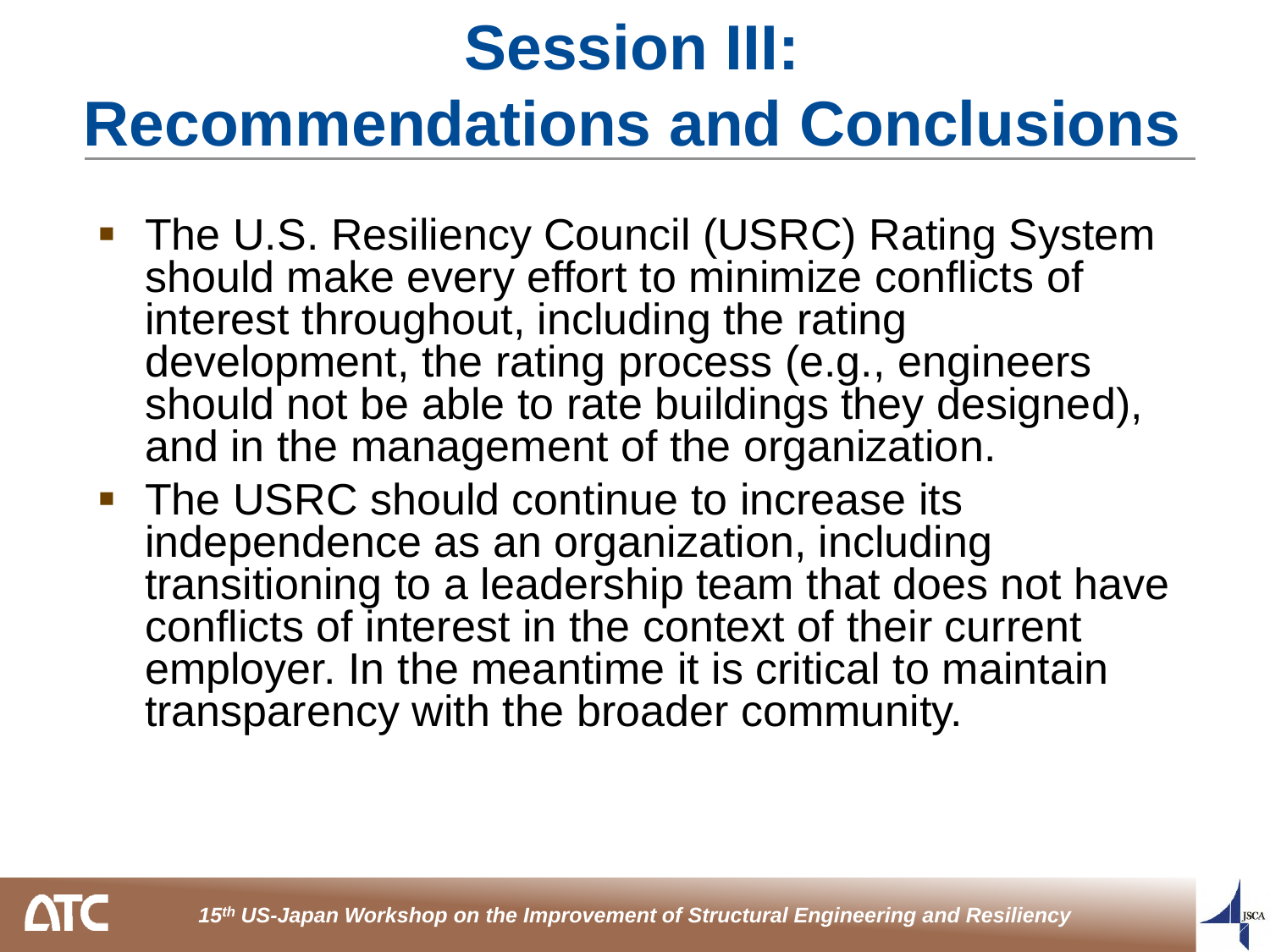# **Session III:**

### **Recommendations and Conclusions**

- **USRC should make sure to have ratings done by** multiple engineers (at least three) to ensure agreement on the rating.
- **There were some concerns expressed about the** legal protection for engineers who rate buildings. Could more be done to protect them?
- **Lessons learned from Japanese experience and** rating system should be taken into account.
- A more general recommendation was made about preserving and documenting design calculations. We would like to encourage cities and other jurisdictions to maintain this information for future use (e.g., ratings, evaluations).

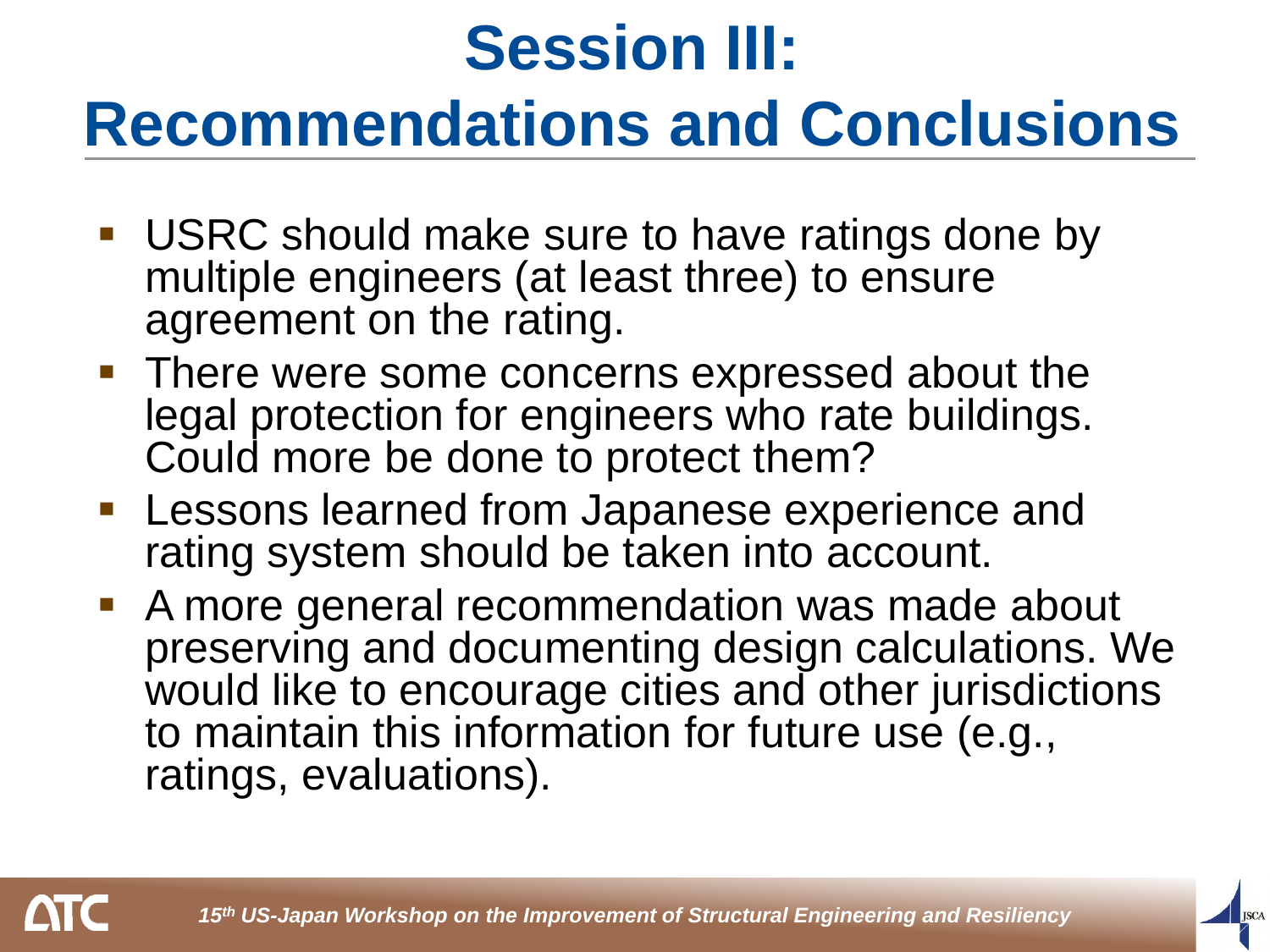# **Session IV Multi-Hazard Design, Analysis and Research: Buildings & Critical Infrastructure**

Technical and Policy Recommendations and Conclusions

Co-Chairs: Abbie Liel (U.S.), Hajime Okano (Japan) Recorder: Franklin T. Lombardo

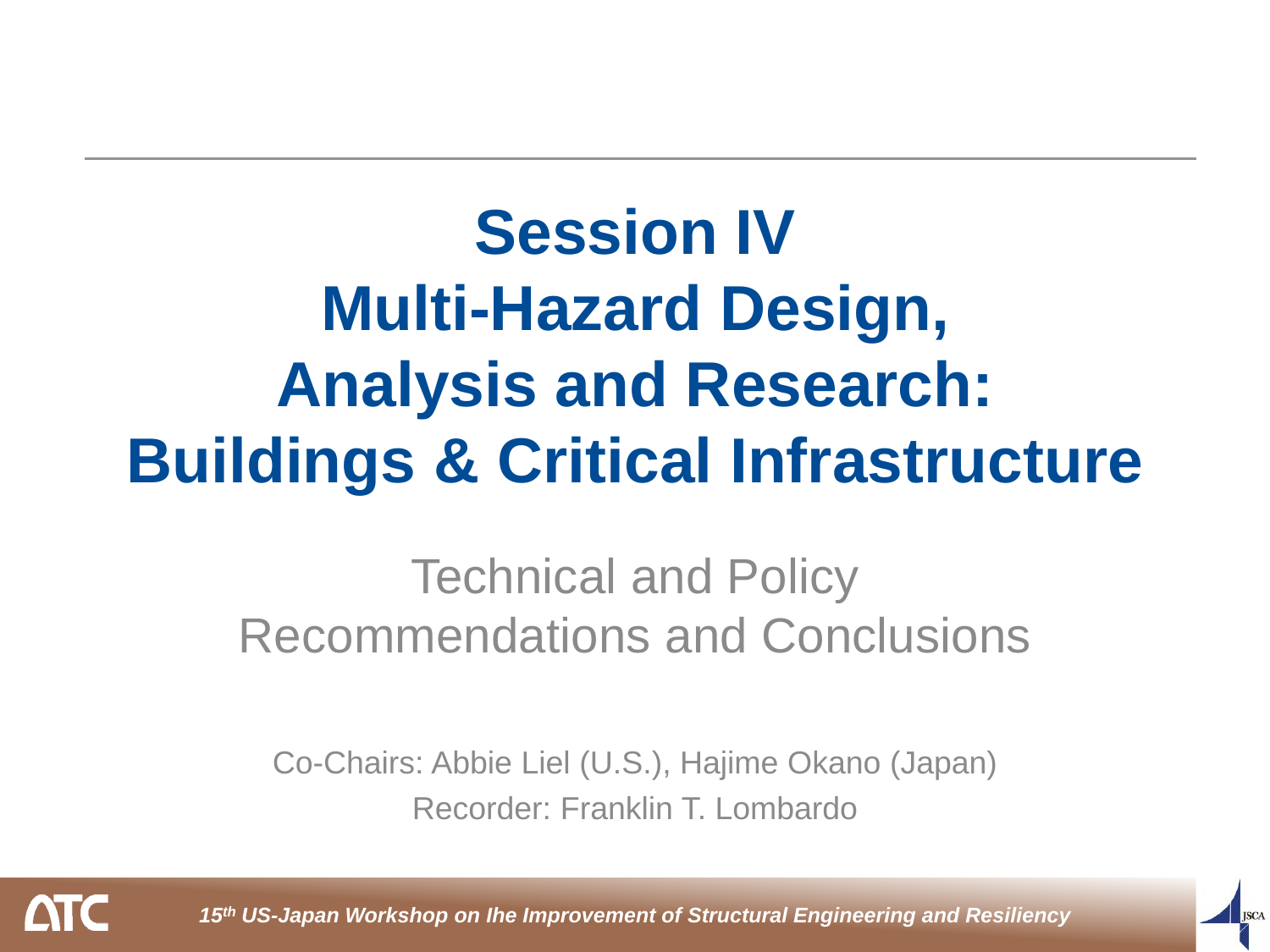# **Session IV: Recommendations and Conclusions**

#### **Key Themes/Questions:**

- What do we do about "rare" events or a "worst-case" scenario? How do we deal with probability vs. possibility? When thinking of these issues, we need to consider infrastructure type and their corresponding importance.
- **How do we handle uncertainty?**
- Do current designs that are "optimized" for a single hazard have the capacity to withstand other hazards?
- We need to better understand the:
	- Physical, spatial and temporal processes of multiple hazards
	- Limitations of probabilistic hazard assessment (statistical models)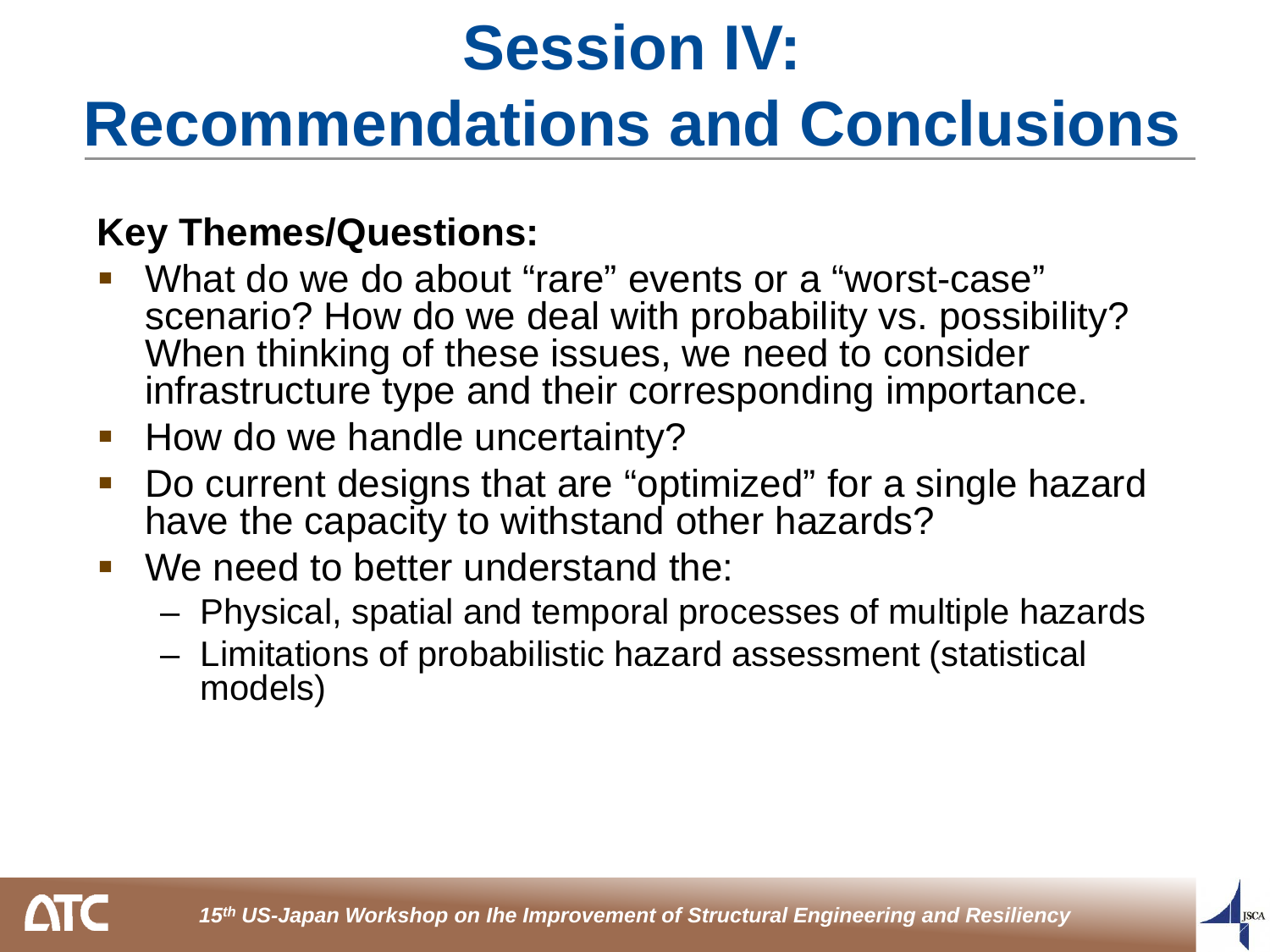### **Recommendations and Conclusions**

#### **Broad Recommendations:**

- Examine designs optimized for a single hazard loading (e.g., base isolation) for capacity to withstand loadings from multiple hazards.
- As hazard design loadings are associated with a low probability of hazard occurrence (i.e., "rare") it is imperative to improve understanding of the physical processes of hazards and the limitations and uncertainties of the models for which the design loads are based.
- Improving understanding of multiple hazards should be performed concurrently with determining the sufficiency of these design loads for a given infrastructure type (e.g., critical infrastructure).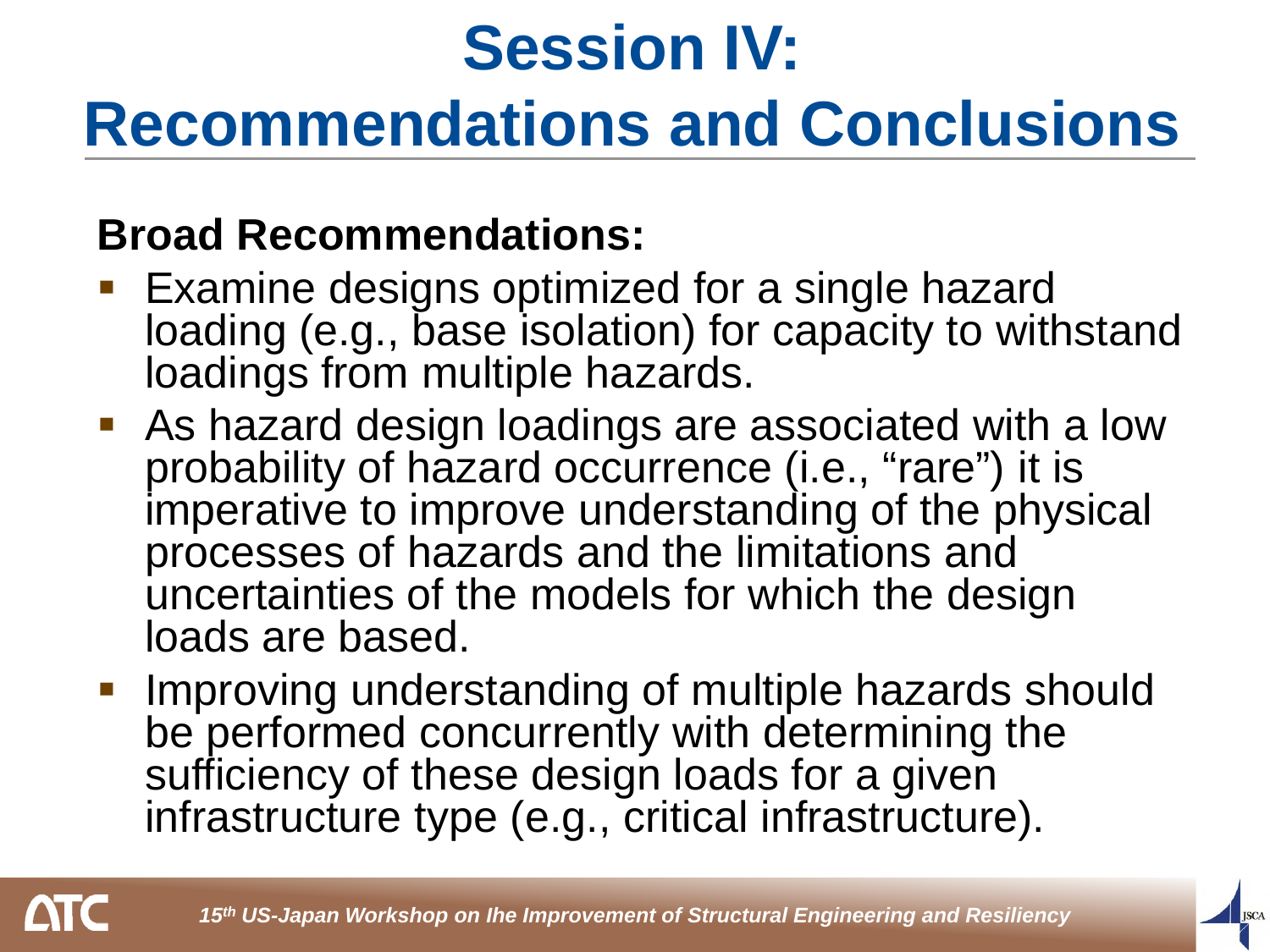## **Session V Systems & Processes to Improve Emergency Response, Reconstruction & Recovery**

#### Technical and Policy Recommendations and Conclusions

Co-Chairs: Seitaro Tajiri (Japan), Sabine Kast (U.S.) Recorder: Mehmet Çelebi

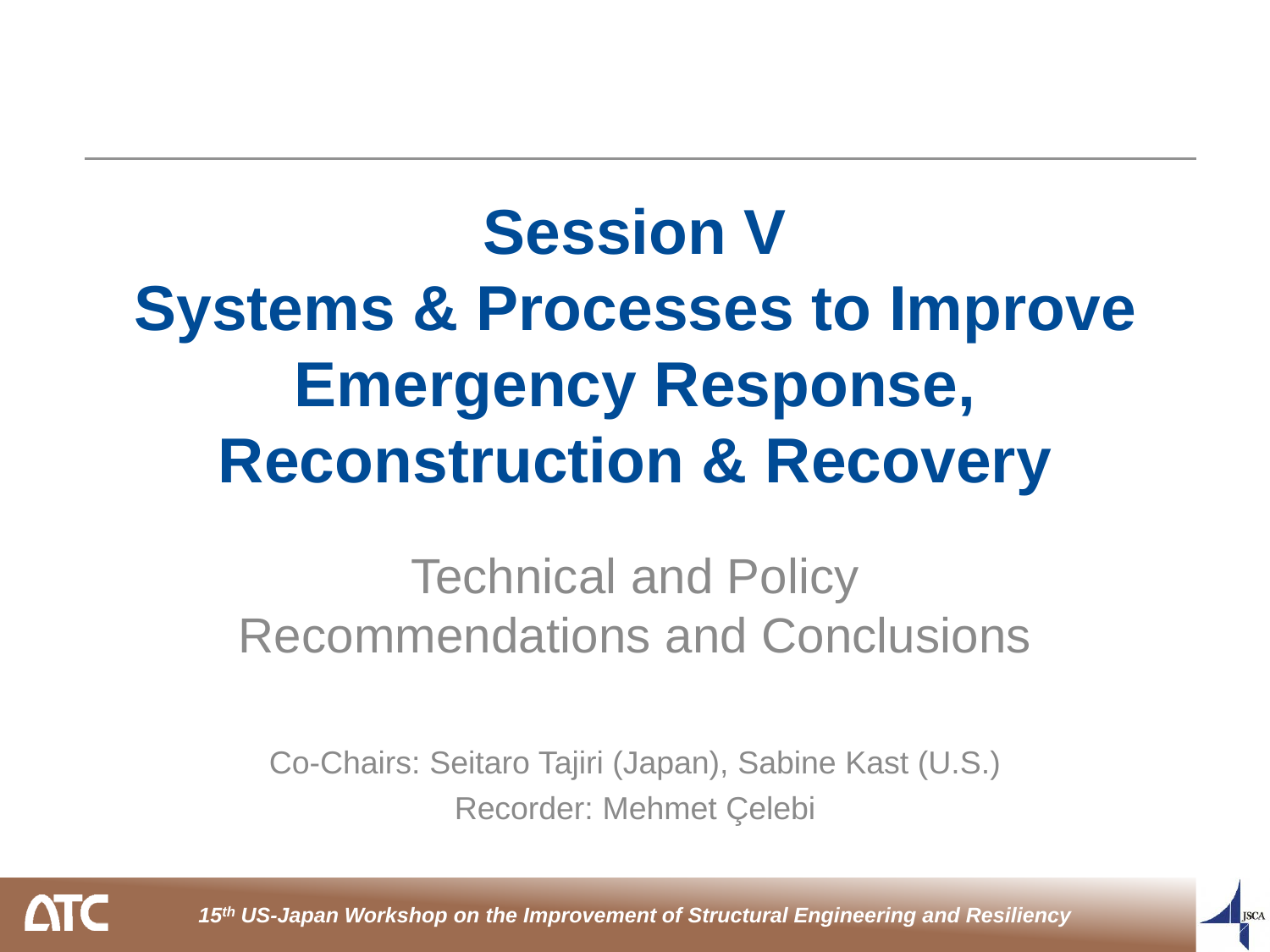# **Session V: Recommendations and Conclusions**

- **Programs to expedite the post-earthquake** building tagging process and avoid unnecessary building closures are very valuable.
- **Such programs include the City of Glendale's** B2B Program and San Francisco's Building Occupancy Resumption Program (BORP).
- **Seismic monitoring systems using strategically** deployed accelerometers can also help make informed decisions about occupancy and resiliency by assessing the damage condition of structural systems based on near real-time displacements and drift ratios. These monitoring systems can be feasible and implementable.

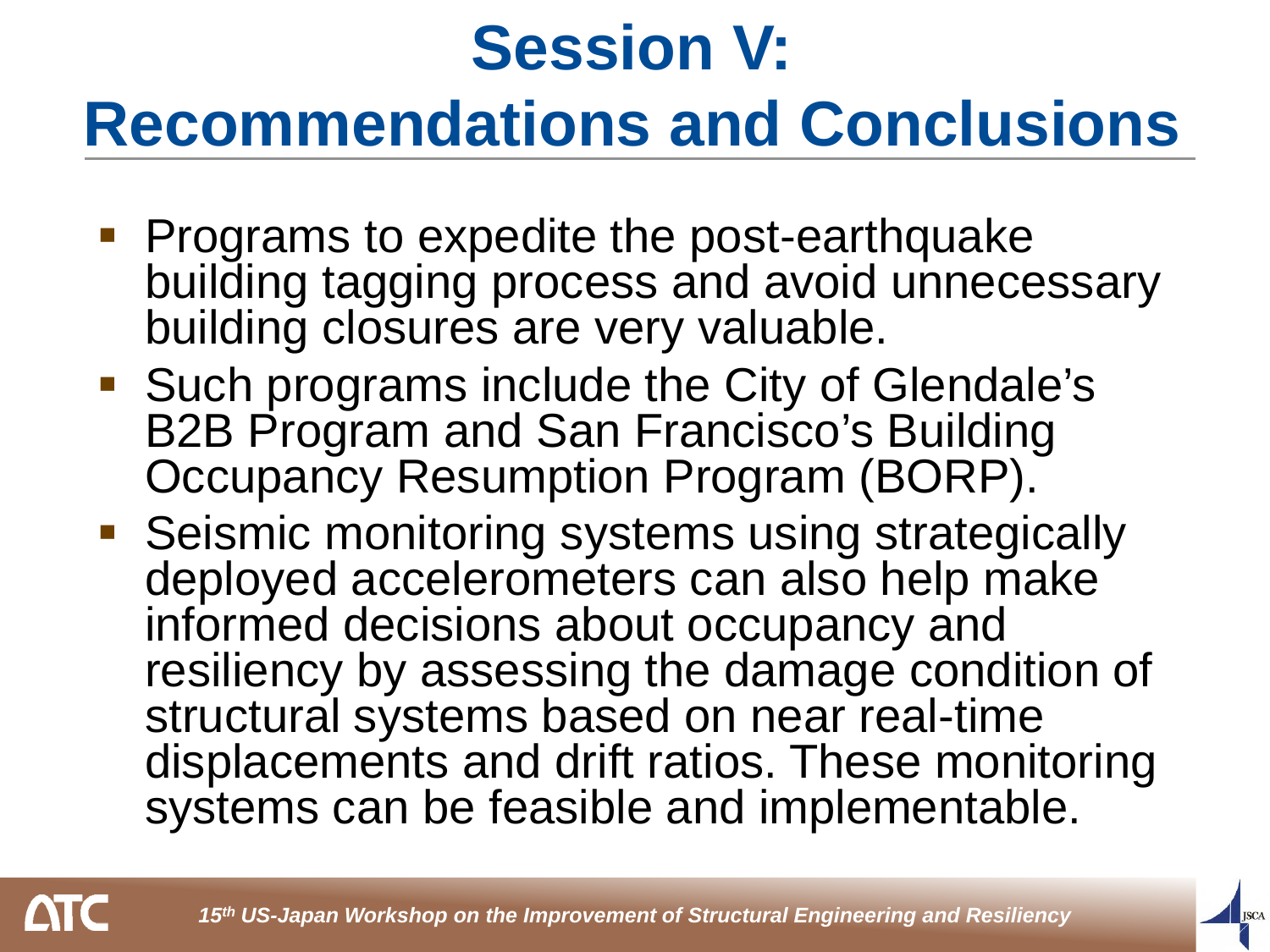### **Recommendations and Conclusions**

- **Software programs to facilitate post-earthquake** safety and damage assessments are also very valuable.
- Such software programs include: the Earthquake Damage Assessment Management (EDAM) software, which was developed in Italy and University of California, Berkeley, and FEMA's Rapid Observation of Vulnerability and Estimation of Risk (ROVER), Version 2.
- Several Conceptual Recovery Processes have been proposed in Japan. For example, a Tsunami Evacuation Building in Iwaki City, Fukushima Prefecture is being built. Other proposed processes are still in the conceptual phase.

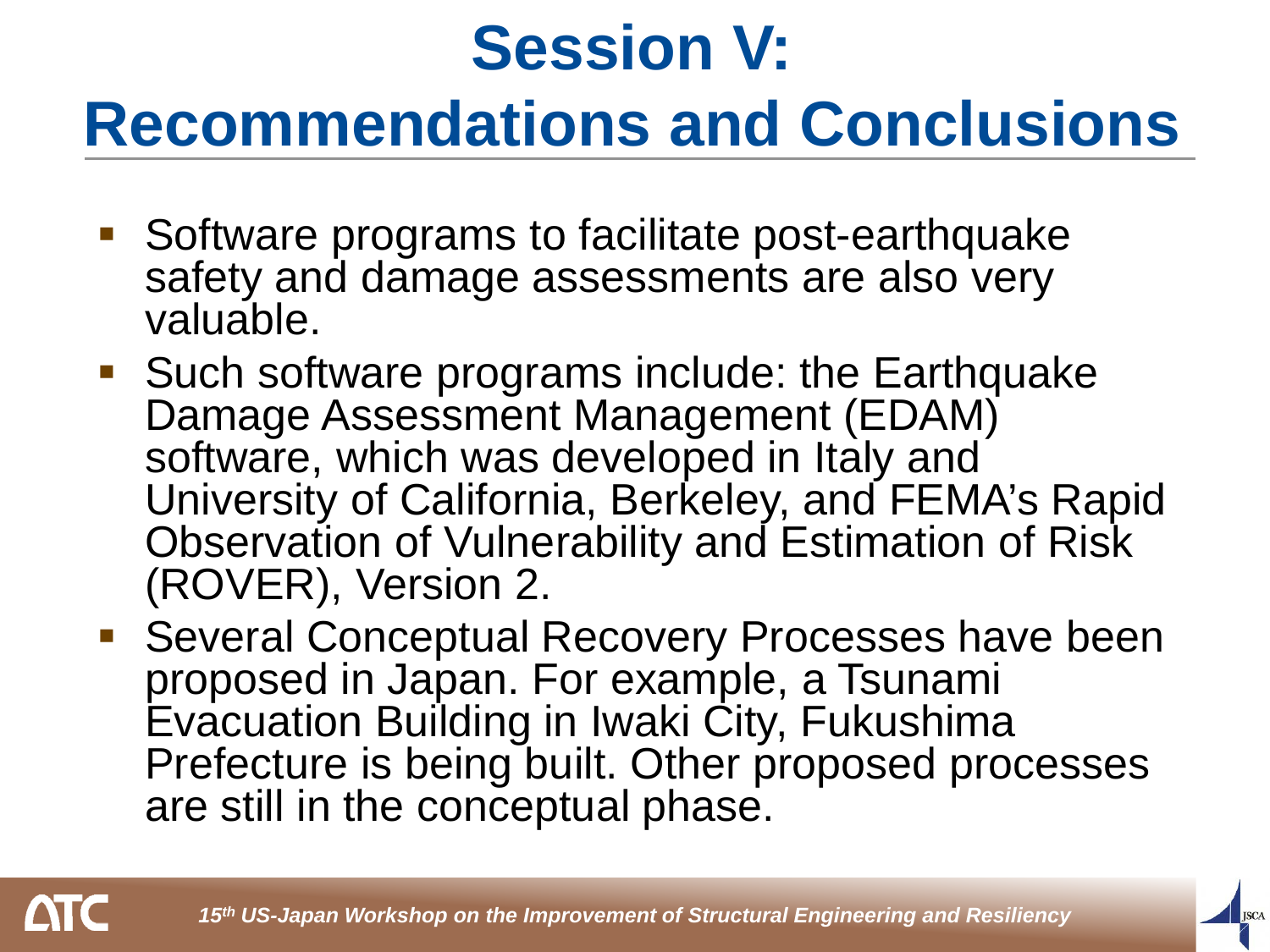# **Session V: Recommendations and Conclusions**

- Neural network methods are a promising tool to improve resiliency of individual buildings, groups of buildings and other infrastructure.
- **In Japan, there is a new effort to increase** instrumentation and monitoring of tall buildings, which will inform future decisions that affect resiliency.
- In the U.S., the USGS, in response to a request by the Veteran Affairs (VA) Administration and the Seismic Advisory Committee for VA Administration, is implementing a structural health monitoring program for the VA Hospital System.

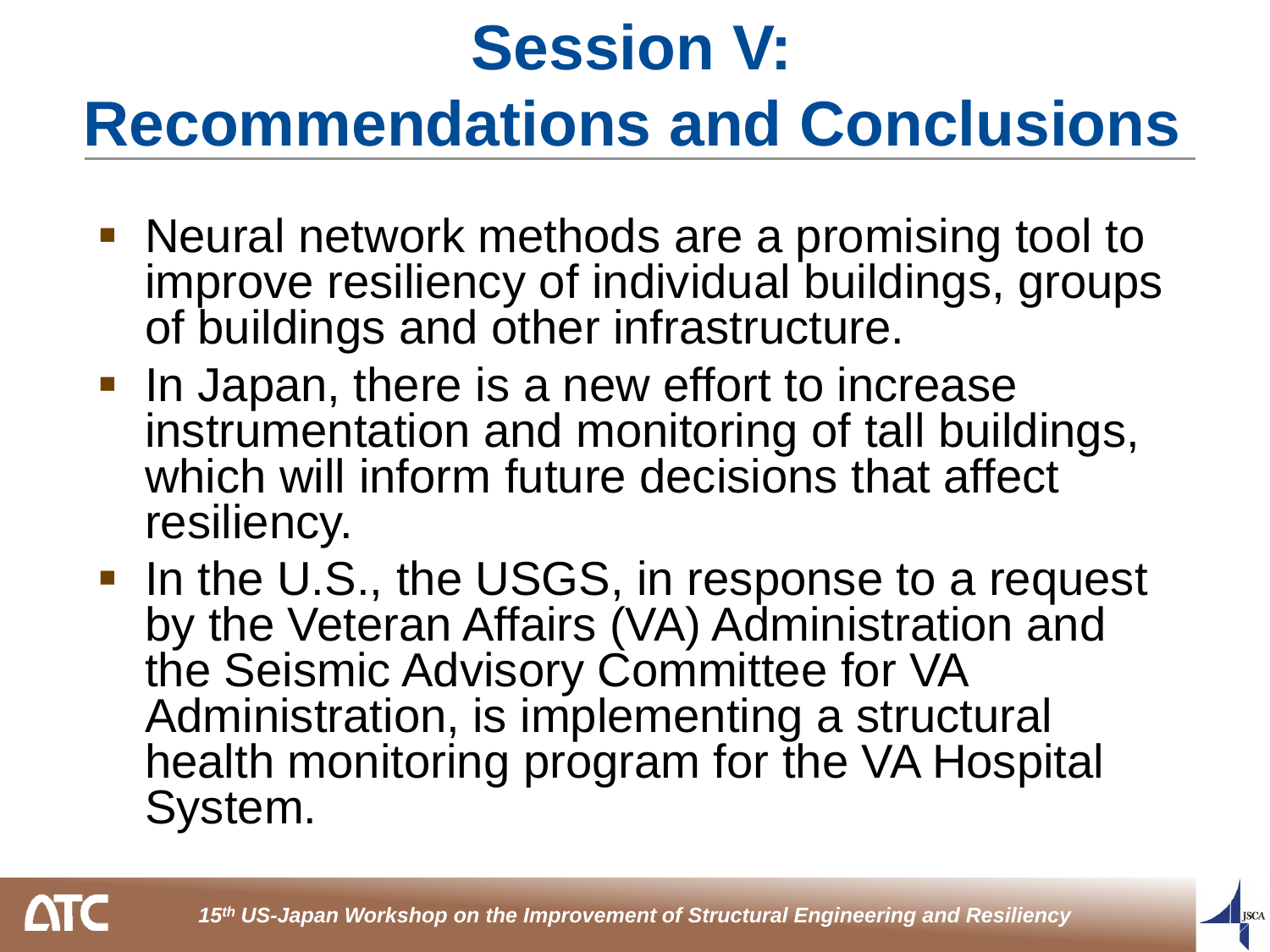# **Session VI Humanitarian Engineering: The Role of Engineering and Technology in Less-Developed Communities**

#### Technical and Policy Recommendations and Conclusions

Co-Chairs: Peter Yanev (U.S.), Mineo Takayama (Japan) Recorder: Kenny Buyco

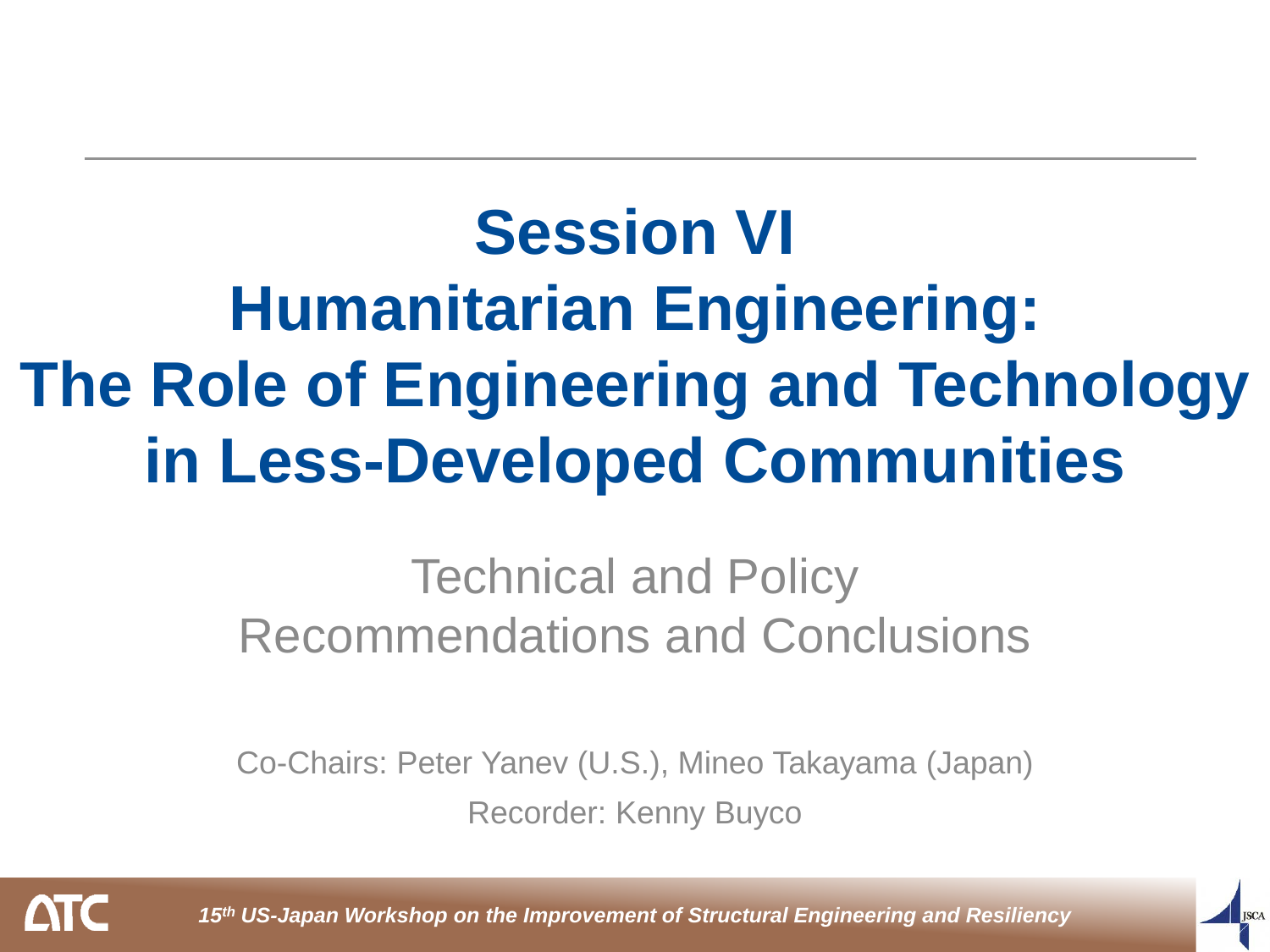## **Session VI: Introduction**

"Science knows no country, because knowledge belongs to humanity, and is the torch which illuminates the world"

#### Louis Pasteur said more than 100 years ago

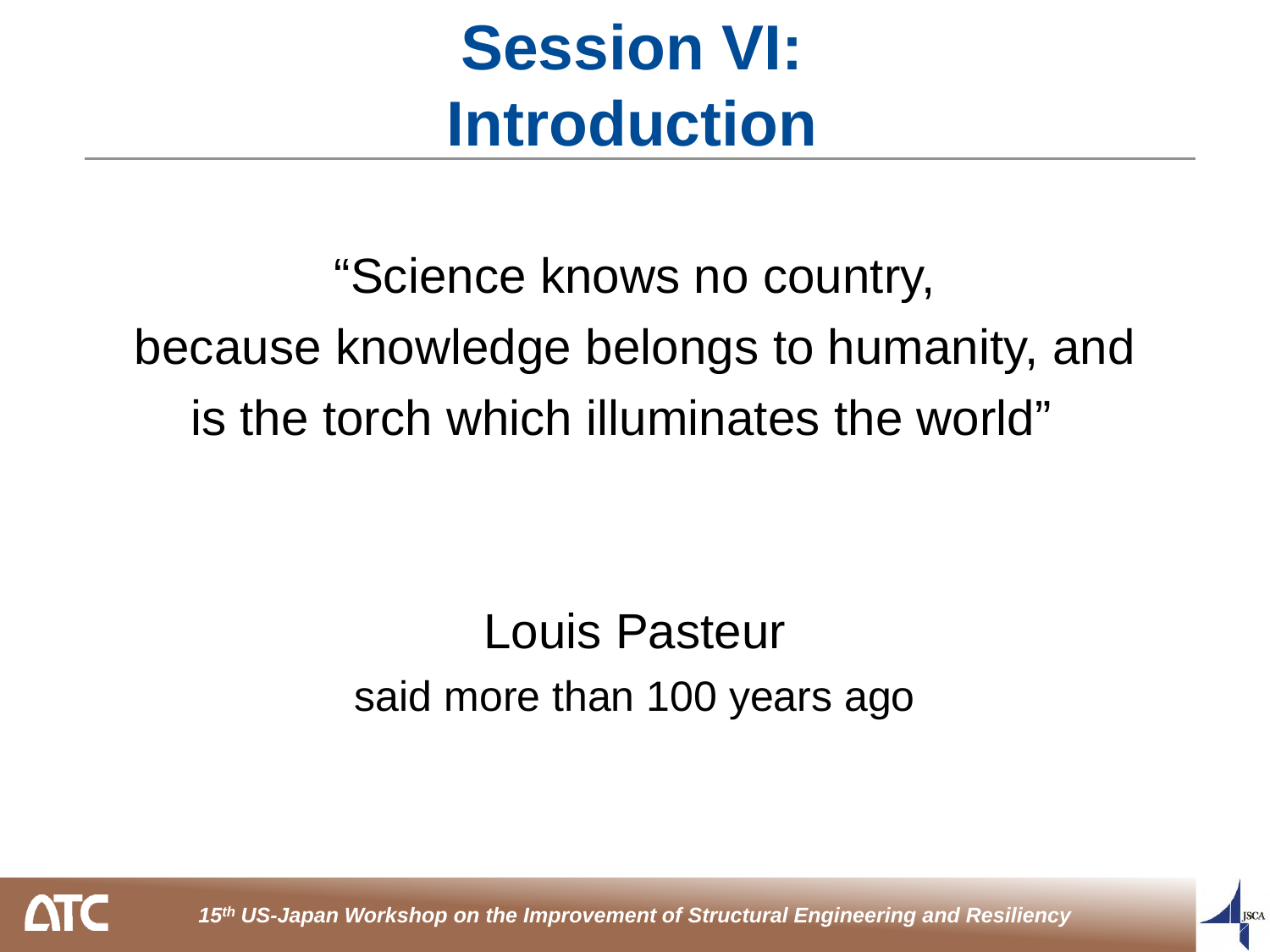#### At the beginning….

The world was dark.

**ATC** 

*15th US-Japan Workshop on the Improvement of Structural Engineering and Resiliency*

**JSCA**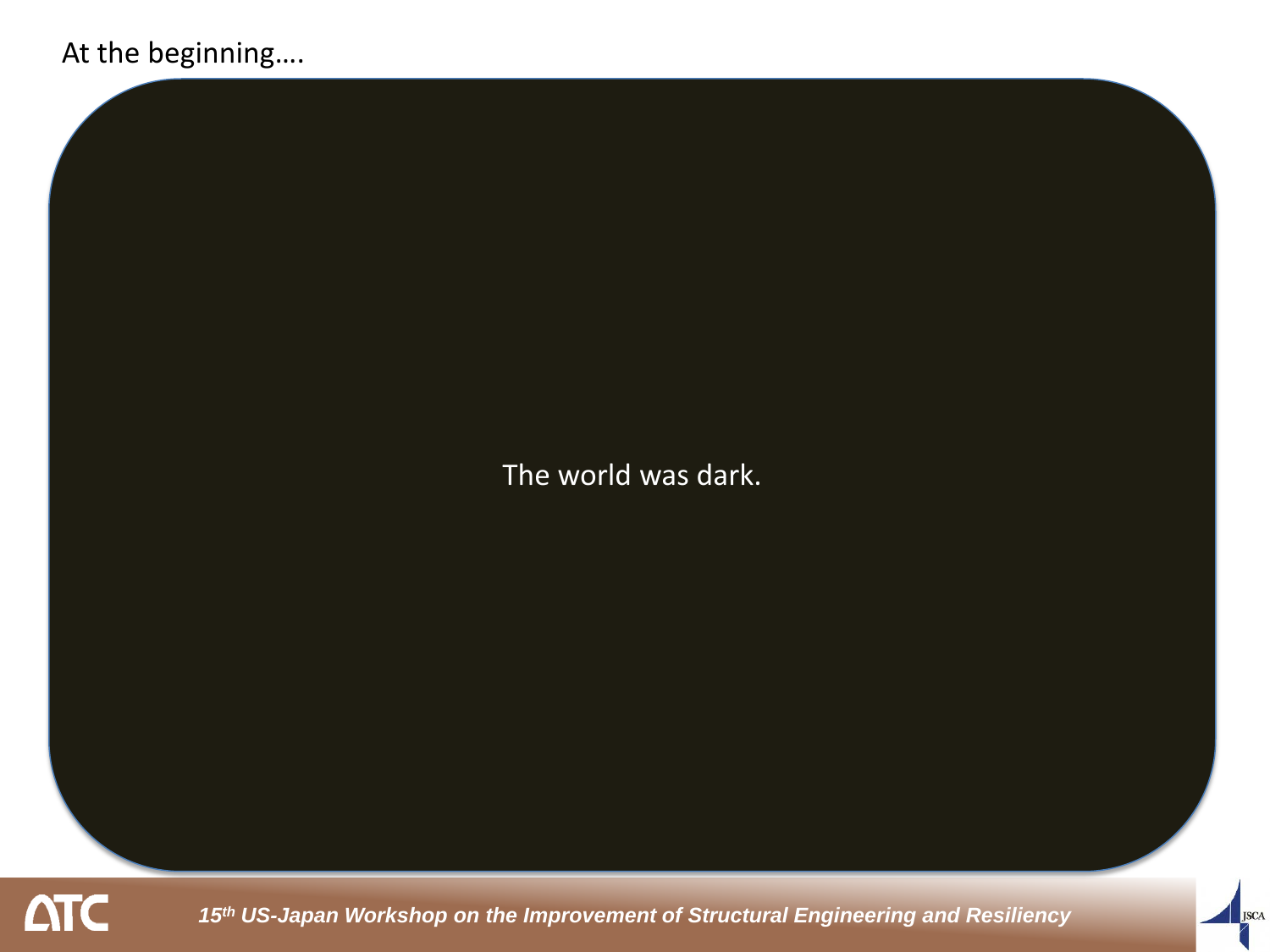

*15th US-Japan Workshop on the Improvement of Structural Engineering and Resiliency*

**JSCA**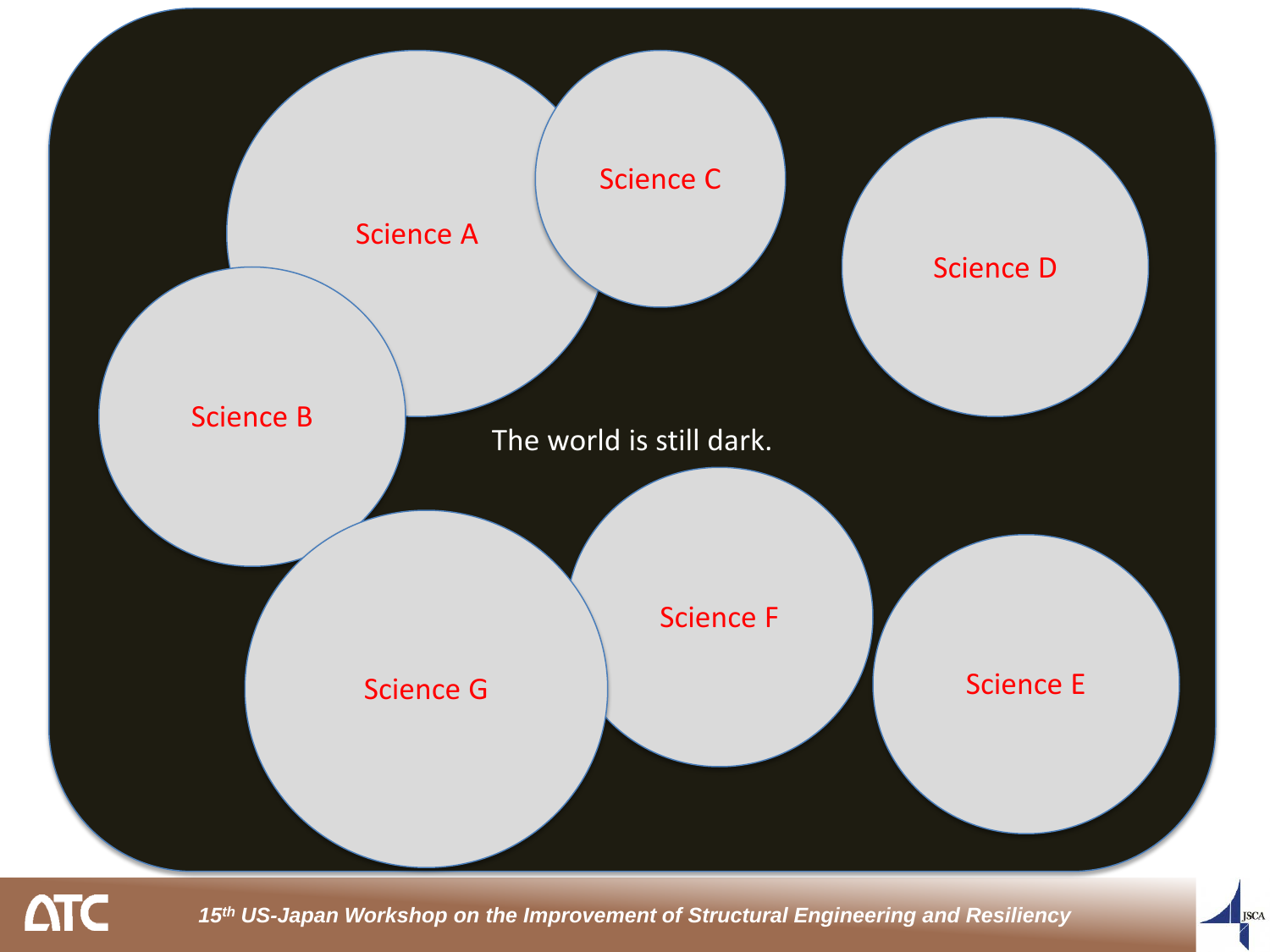## **Session VI: Introduction**



*15th US-Japan Workshop on the Improvement of Structural Engineering and Resiliency*

**JSCA**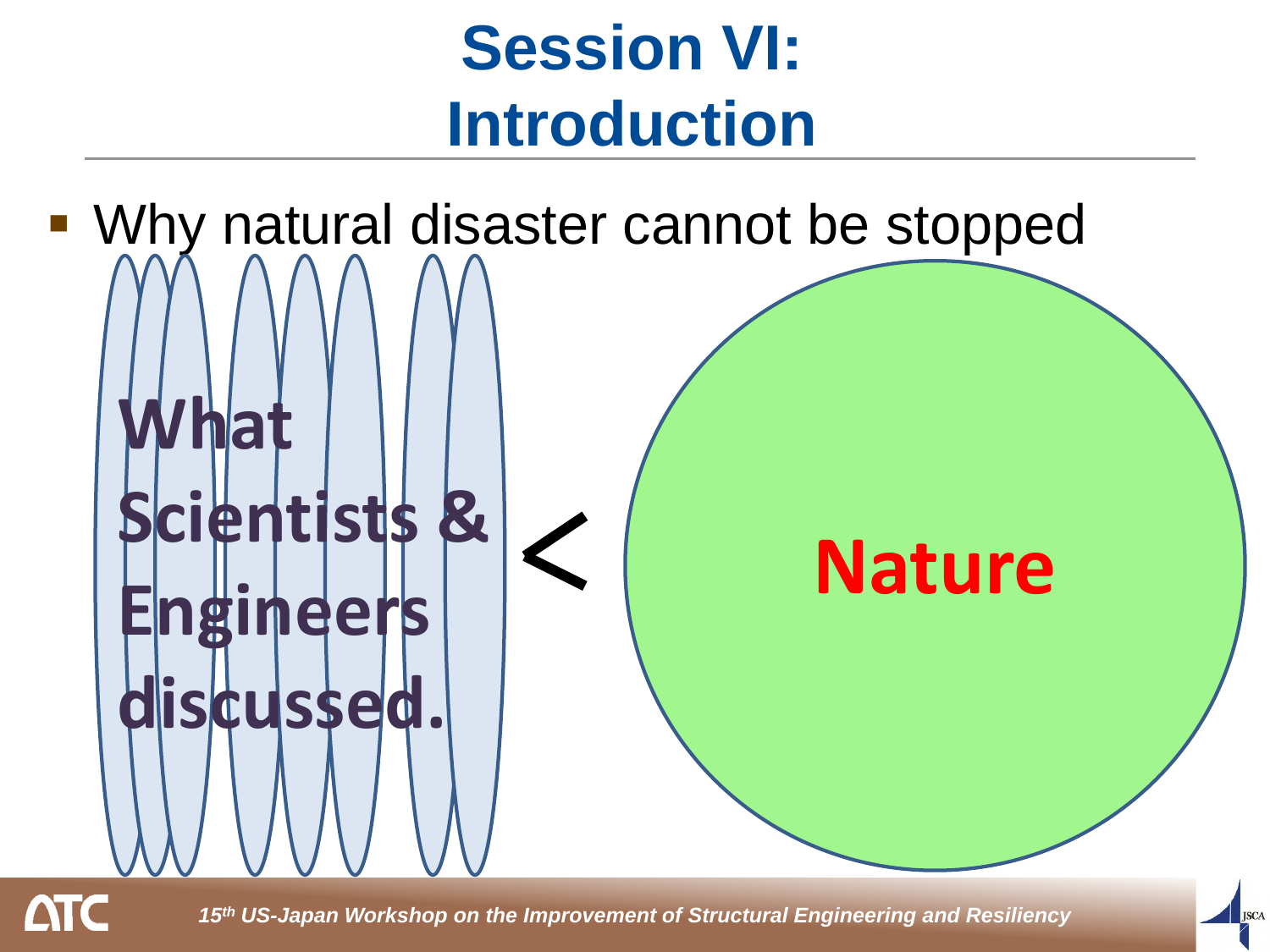**Presentation of Joint Statement of 30 Disaster-Related Academic Societies of Japan**

#### **Global sharing of the findings from the Past Great Earthquake Disasters in Japan**

Toward the 2015 United Nations World Conference on Disaster Risk Reduction

Toward the World Engineering Conference and Convention 2015

**November 29, 2014**

#### **Academic Society Liaison Association Corresponding to the Great East Japan Earthquake**

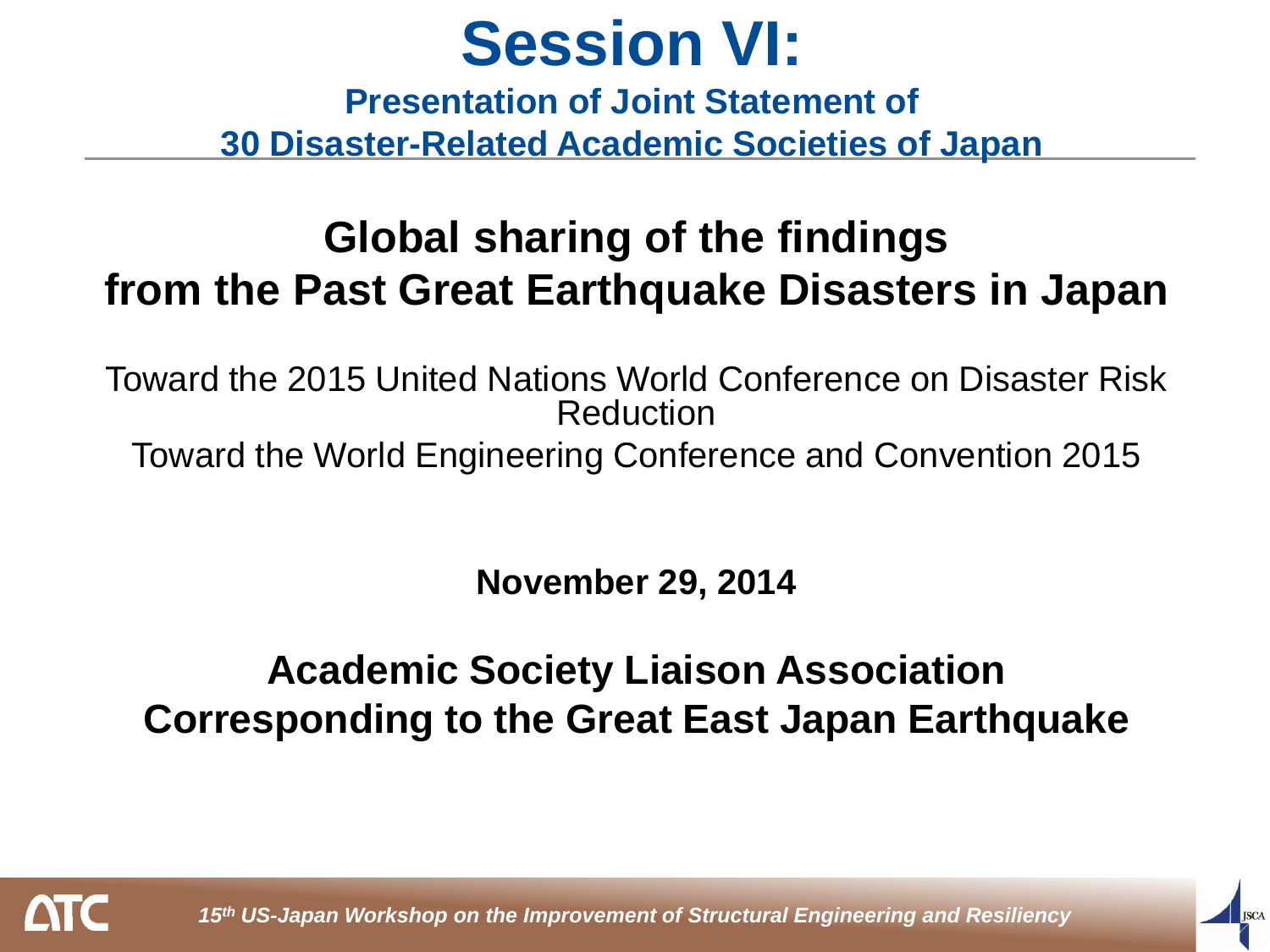#### **Listing of Disaster-Related Academic Societies of Japan**

- **Science Council of Japan, Executive Committee members:** 
	- Architectural Institute of Japan
	- Association for Children's Environment
	- Atomic Energy Society of Japan
	- Geographic Information Systems Association of Japan
	- Institute of Social Safety Science
	- Japan Association for Earthquake Engineering
	- Japan Association for Fire Science and Engineering
	- Japan Association for Planning and Public Management
	- Japan Concrete Institute
	- Japan Society for Disaster Information Studies
	- Japan Society for Natural Disaster Science
	- Japan Society of Civil Engineers
	- Japan Society of Engineering Geology
	- Japan Society of Erosion Control Engineering
	- Japan Society on Water Environment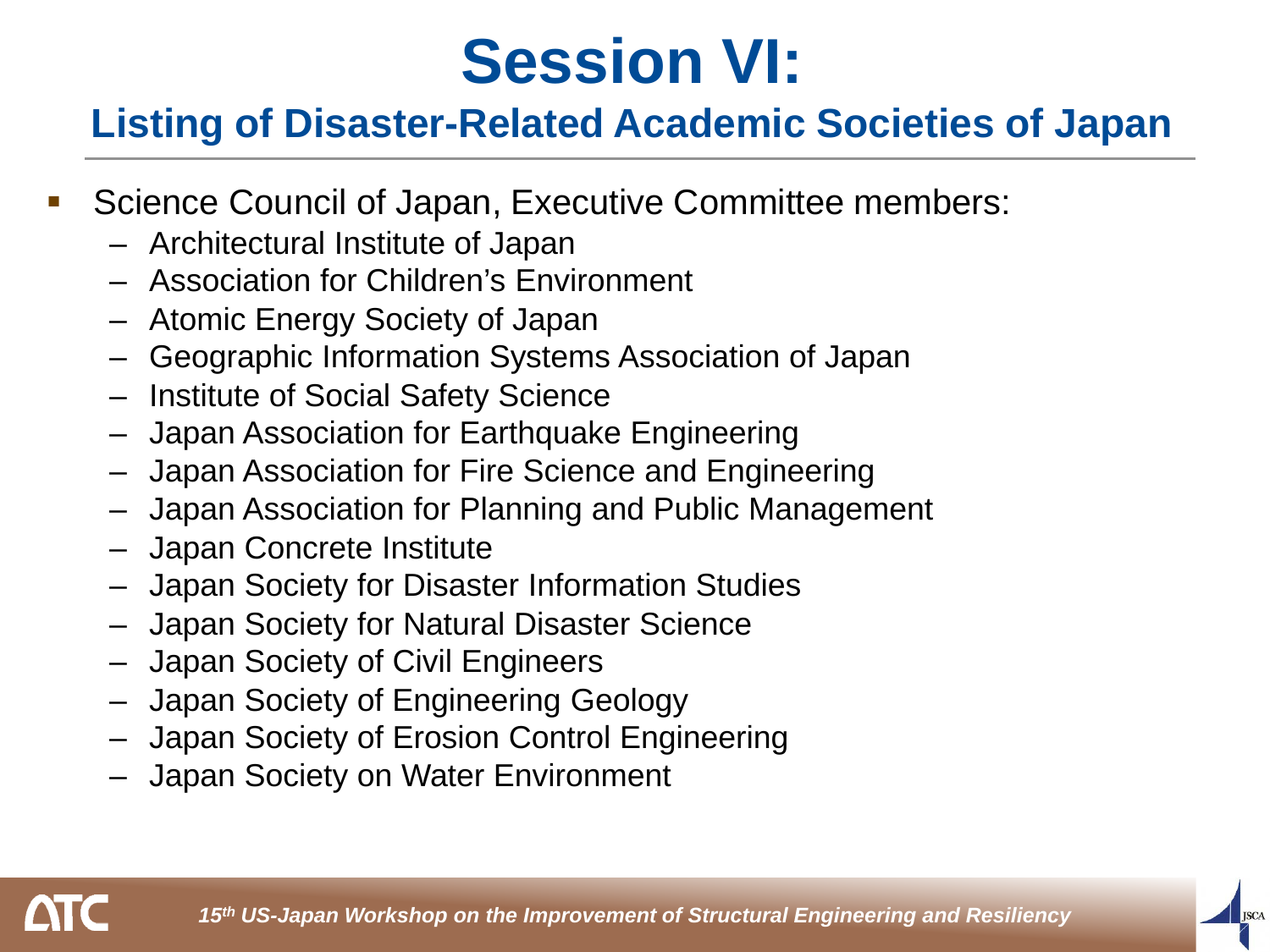#### **Listing of Disaster-Related Academic Societies of Japan**

- Science Council of Japan, Executive Committee members (continued):
	- Japanese Association for Disaster Medicine
	- Japanese Institute of Landscape Architecture
	- The City Planning Institute of Japan
	- The Japan Landslide Society
	- The Japan Society of Mechanical Engineers
	- The Japanese Geotechnical Society
	- The Japanese Society for Active Fault Studies
	- The Japanese Society of Irrigation, Drainage and Rural Engineering
	- The Seismological Society of Japan
	- The Society of Environmental Instrumentation Control and Automation
	- The Society of Heating, Air-Conditioning and Sanitary Engineers of Japan
	- The Society of Instrument and Control Engineers
	- The Japan Association for Regional Economic Studies
	- Japan Society of Material Cycles and Waste Management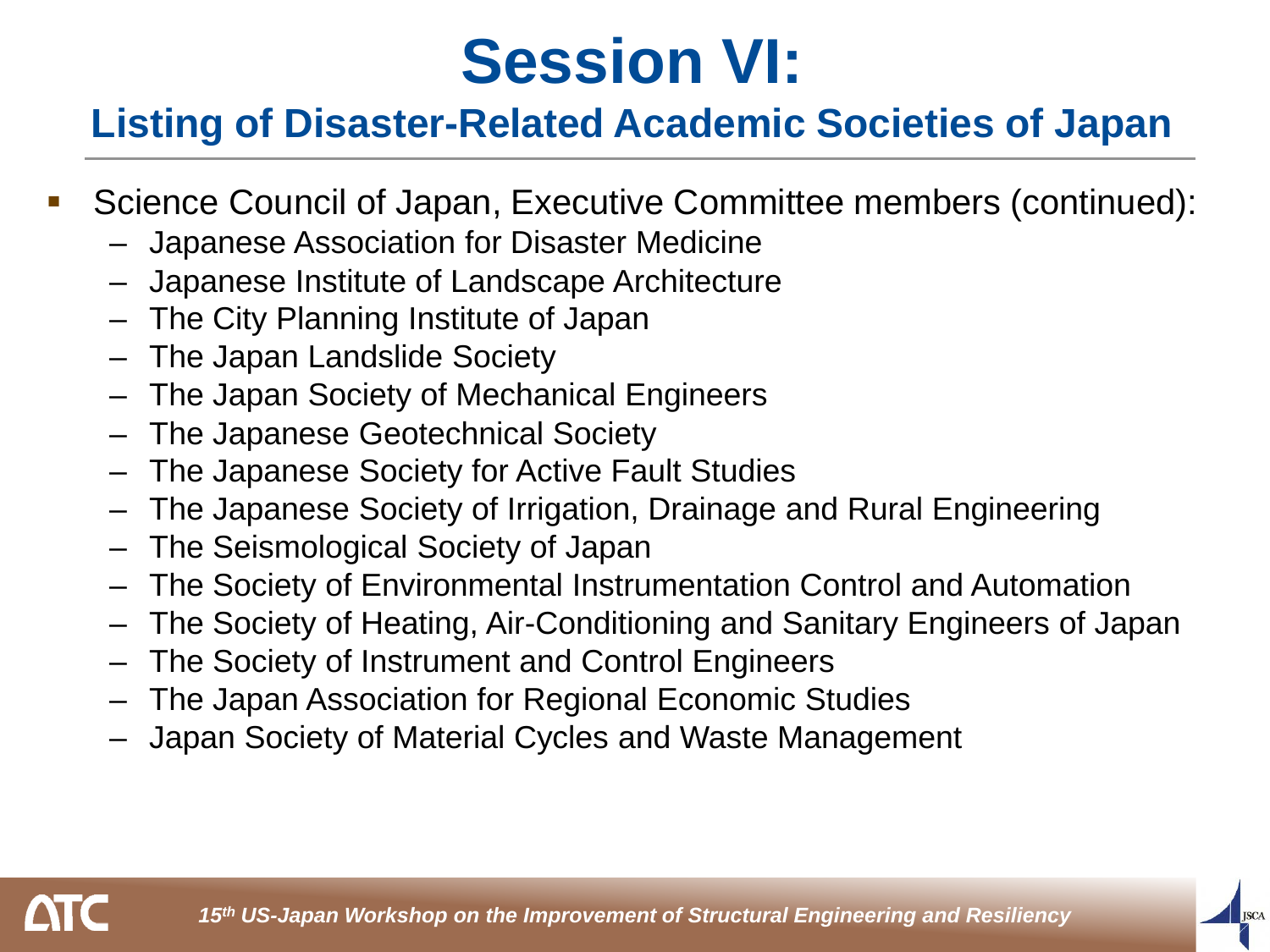#### **Joint Statement of Disaster-Related Academic Societies of Japan**

- The 2011 off-the-Pacific-coast-of-Tohoku Earthquake (Great East Japan Earthquake) was huge and exceeded our expectations. Its induced damage was so serious that we are still recovering from it and still face many issues. Response activities undertaken against the accident of the Fukushima Dai-ichi Nuclear Power Station are very difficult and insufficient to alleviate its impact to both inland and marine environments.
- **For many years, Japanese scientists and engineers have been** trying to establish scientific knowledge and to develop technologies for disaster reduction, but they were divided into each specialty. Specialization has caused significant knowledge gaps and communication difficulties among specialties. Issues between specialties have not been tackled. There is a serious reflection that we blindly believed our scientific knowledge and technologies and we didn't have enough sense of the awe and humble feeling to nature.

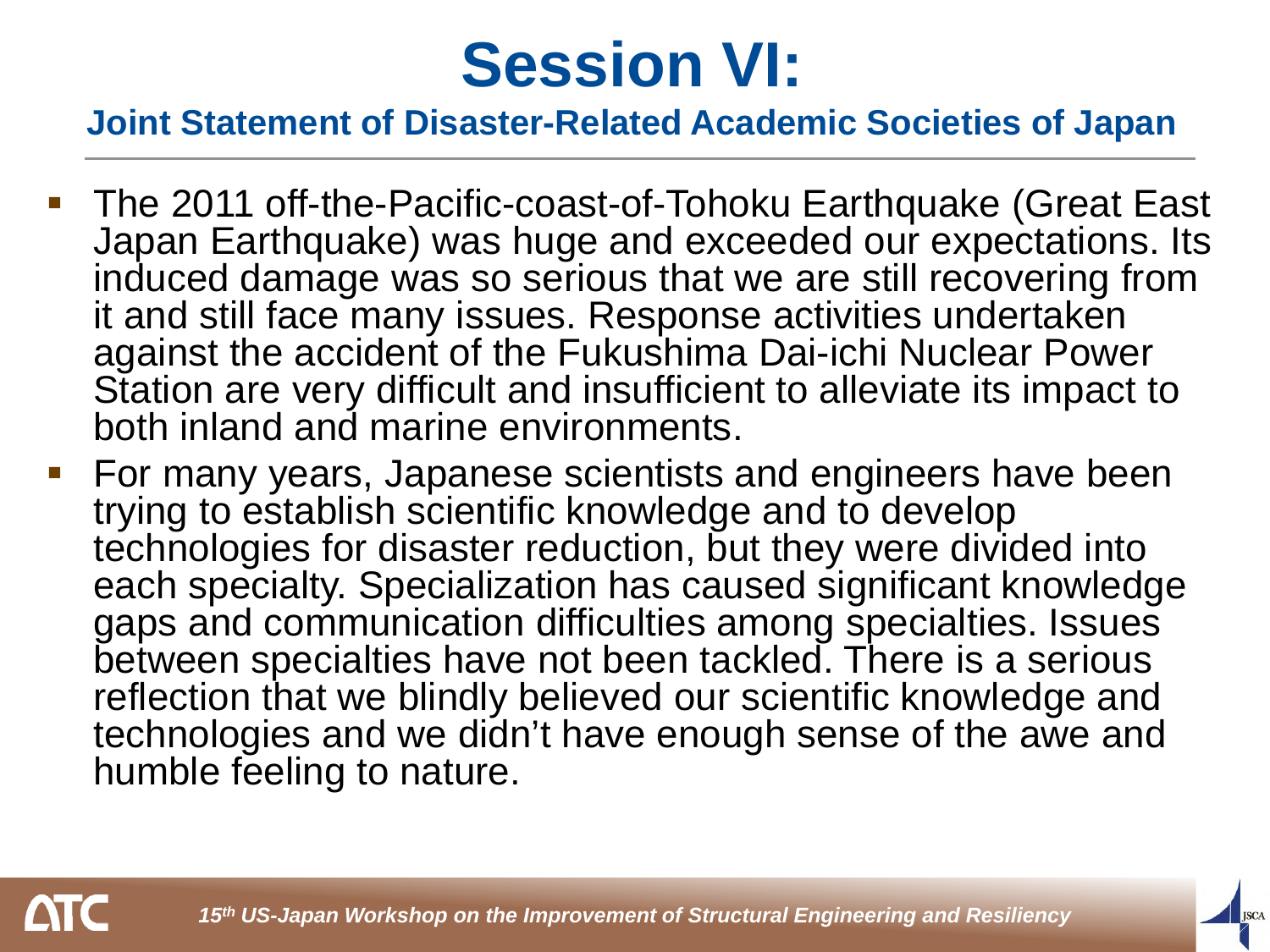#### **Joint Statement of Disaster-Related Academic Societies of Japan**

- After the 2011 Great East Japan Earthquake, we, 30 Japanese academic societies related to disaster management, started to deepen mutual understanding and made efforts to integrate different specialties. We also studied lessons for better recovery and preparedness from the 1995 Kobe Earthquake and other disasters.
- Experience and knowledge learnt from natural disasters should be widely applied to reduce all disasters worldwide. Prior to the United Nations World Conference on Disaster Risk Reduction (March, 2015 Sendai, Japan) and the World Engineering Conference and Convention 2015 (November, 2015 Kyoto, Japan), representatives from these 30 academic societies relevant to disaster management, have started to discuss ways of exchanging very rare and important experience and knowledge on such disasters.

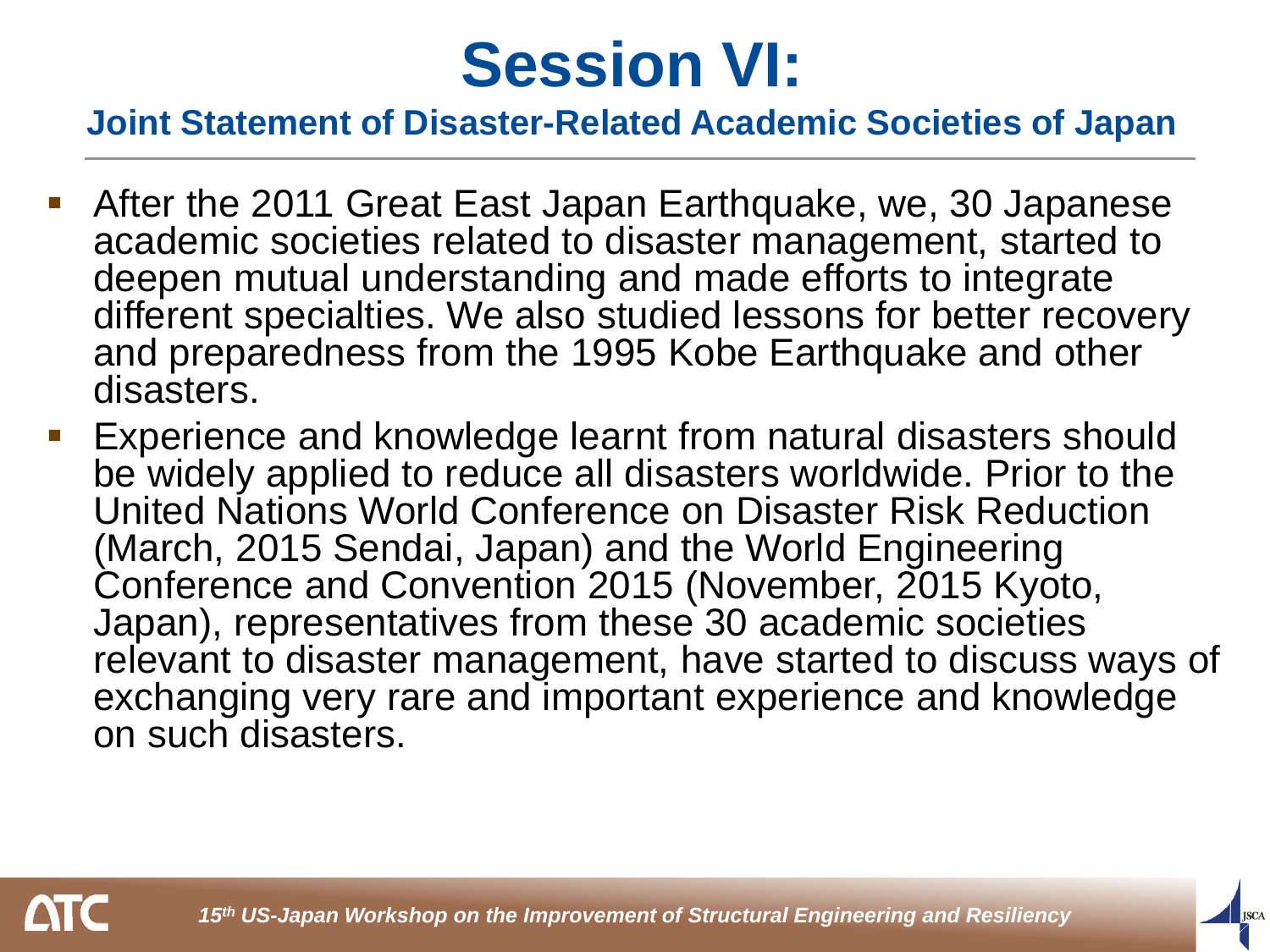#### **Joint Statement of Disaster-Related Academic Societies of Japan**

For global sharing, the representatives of 30 societies declare to promote the following actions:

#### 1**. Serious soul-searching on blind belief in our science and technologies**

We, Japanese scientists and engineers, have been trying to establish scientific knowledge and to develop technologies for disaster reduction and we could reduce damage by natural hazards to lower levels than before. But based on the experiences after the 2011 Great East Japan Earthquake, we seriously recognized that there was blind belief in our scientific knowledge and technologies and that they were not enough. We should always question our knowledge and never forget the sense of awe and humble feeling to nature for implementation of a disaster safe society.

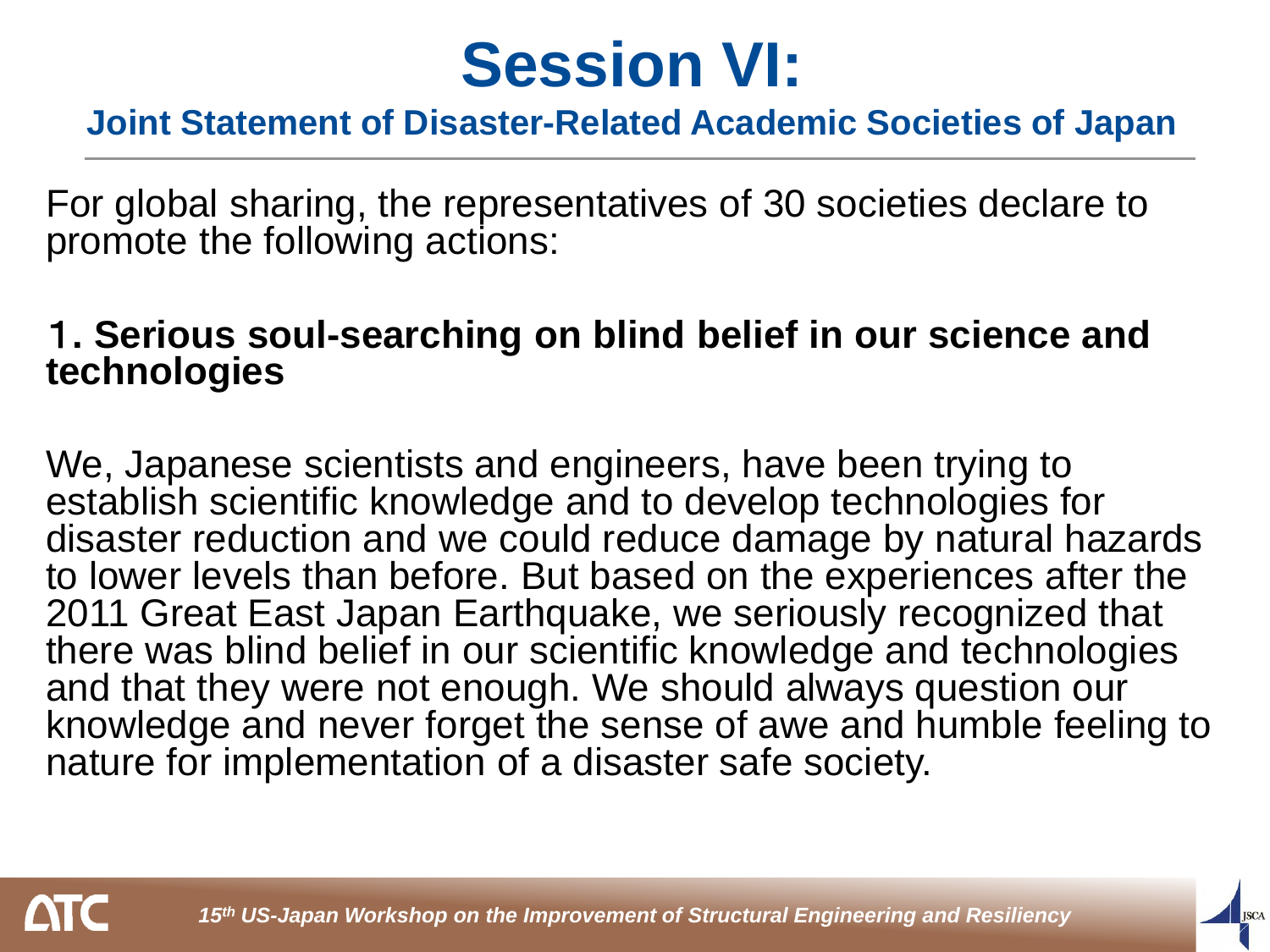#### **Joint Statement of Disaster-Related Academic Societies of Japan**

For global sharing, the representatives of 30 societies declare to promote the following actions (continued):

#### **2. Sharing of our experiences with international community**

We will contribute to disaster reduction around the world by sharing the lessons learnt from the past earthquake disasters, such as the 2011 Great East Japan Earthquake and the 1995 Kobe Earthquake disasters. We will emphasize the importance of pre-event countermeasures including damage mitigation, preparedness, disaster prediction and early warning, and warning for the possibility of unexpected huge hazards with extremely low probability.

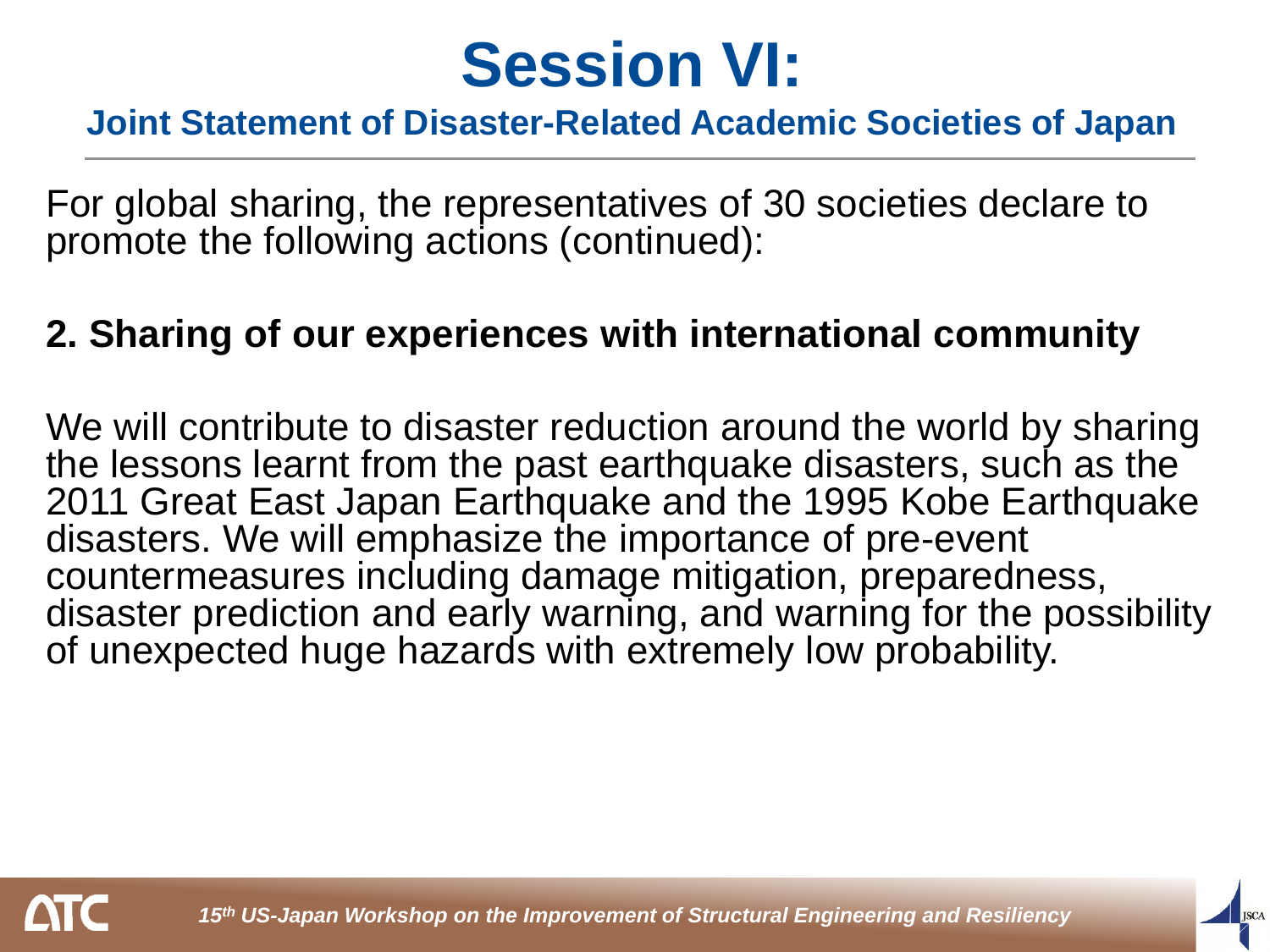#### **Joint Statement of Disaster-Related Academic Societies of Japan**

For global sharing, the representatives of 30 societies declare to promote the following actions (continued):

#### **3. Collaboration of academic societies**

We will collaborate across academies to promote multidisciplinary research for disaster reduction and sustainable development. The researchers in both natural and social science fields, such as physical science, engineering, medicine, sociology, and economics etc. will work together to create practical measures that have been examined from various perspectives.

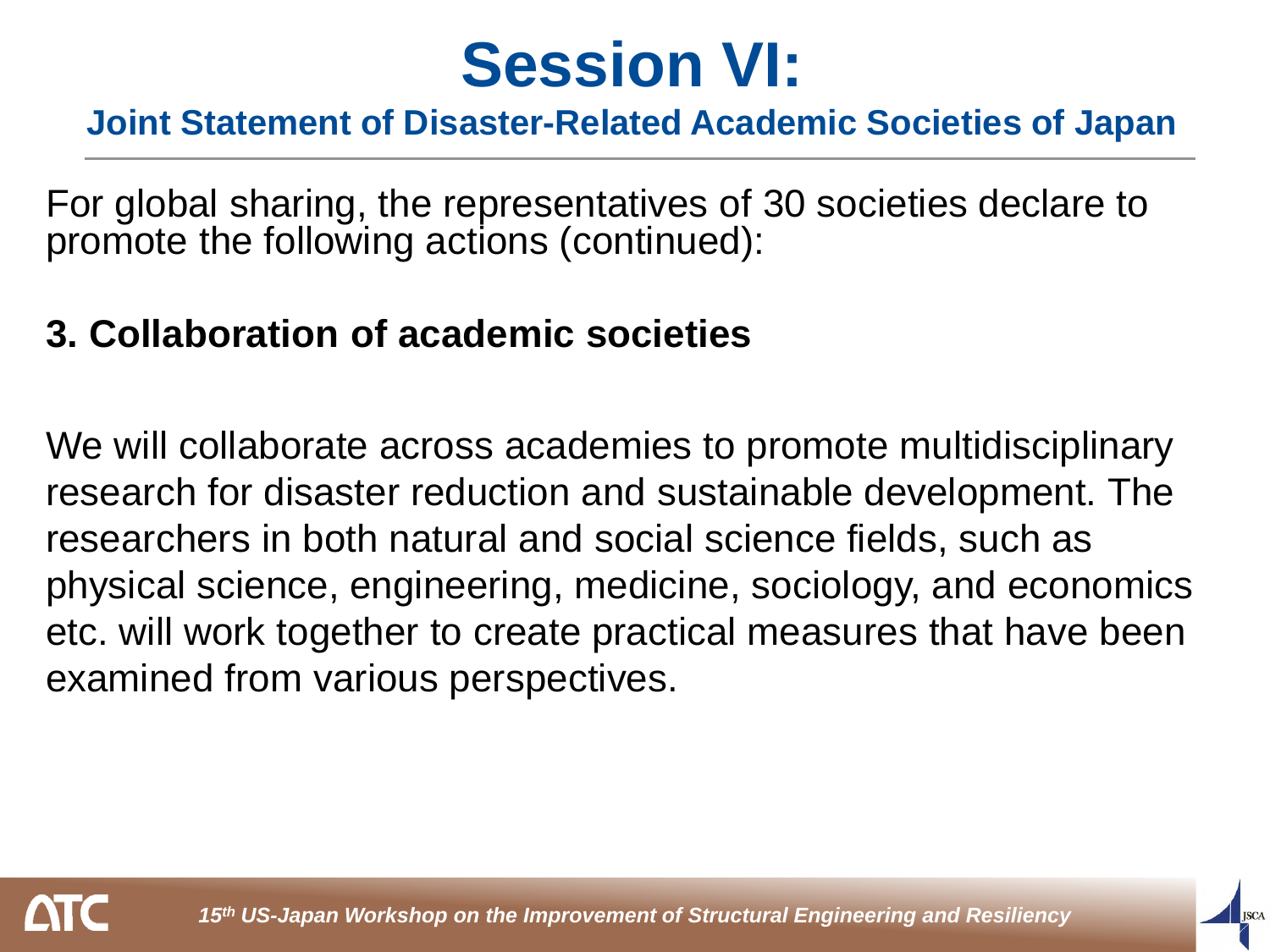#### **Joint Statement of Disaster-Related Academic Societies of Japan**

For global sharing, the representatives of 30 societies declare to promote the following actions (continued):

#### **4. Application to local communities**

We will integrate different specialties and establish comprehensive and effective risk reduction countermeasures for local communities around the world as well as in Japan, considering each local environment and condition.

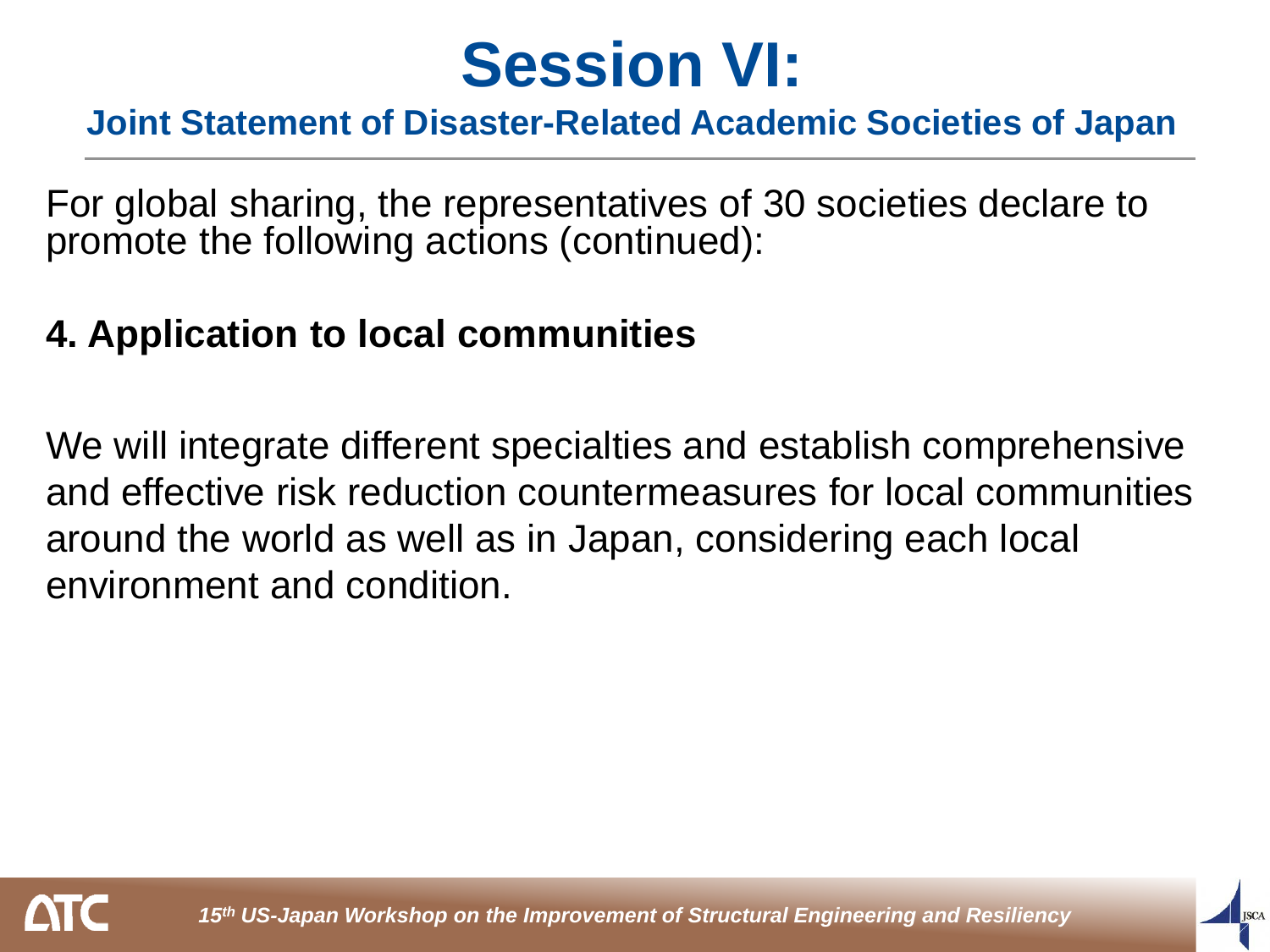#### **Joint Statement of Disaster-Related Academic Societies of Japan**

For global sharing, the representatives of 30 societies declare to promote the following actions (continued):

#### **5. Enhancing earth observation and strengthening international human network**

We will enhance the global earth observation and monitoring system, and carry out broad and integrated studies across the earth sciences, focusing on evolution and dynamics of the earth. We will pursue the cause of natural disasters and strengthen the international network of researchers and practitioners for disaster reduction.

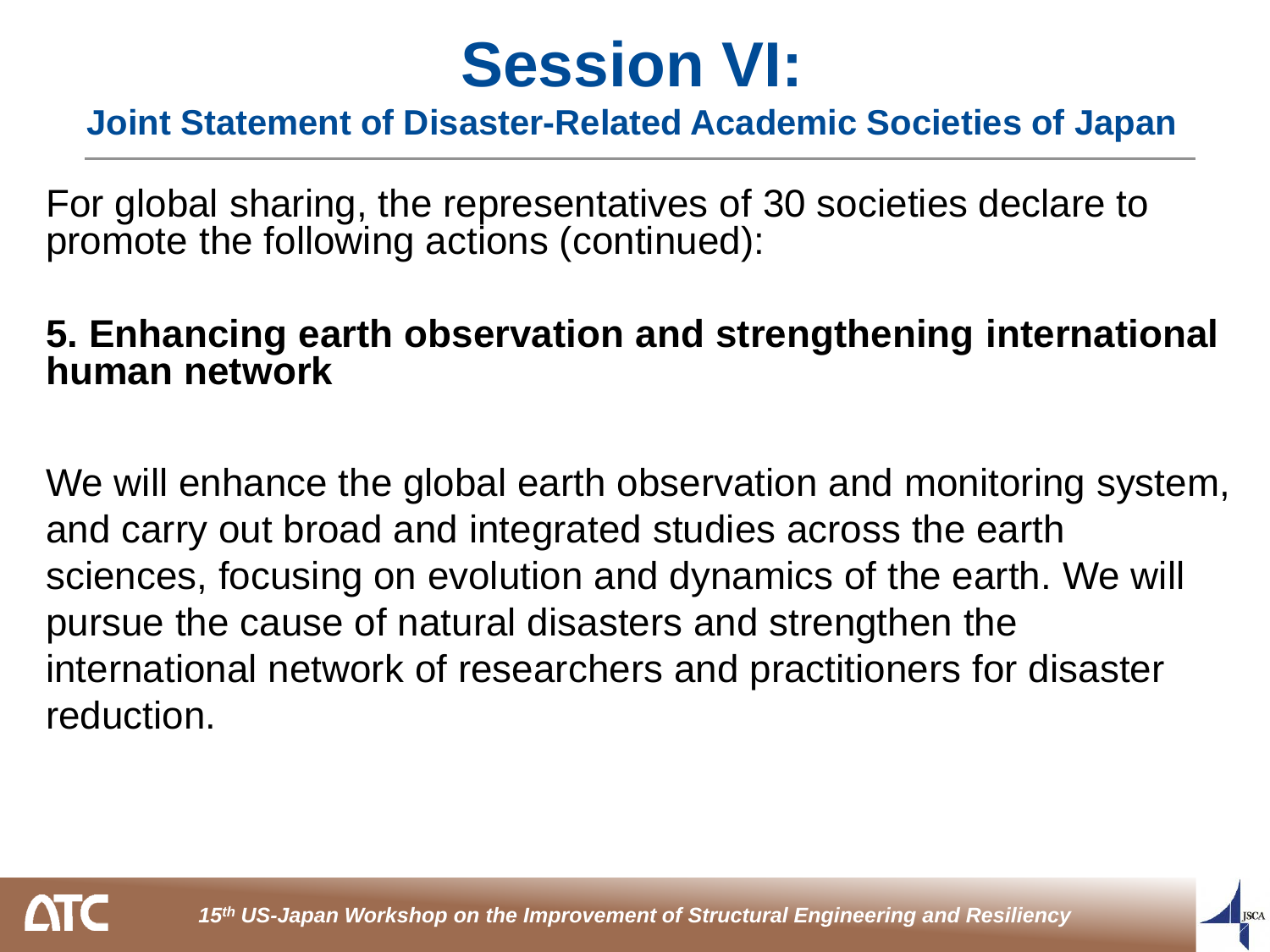#### **Joint Statement of Disaster-Related Academic Societies of Japan**

For global sharing, the representatives of 30 societies declare to promote the following actions (continued):

#### **6. Resiliency for huge hazards that exceed conventional expectations**

We will consider the preparedness against huge hazards, which lie beyond conventional expectations. Even if it seems to be technically impossible, we will do our best to find a way to reduce the impact due to the hazard considering environmental issues and needs for uninterrupted business and social activities during and after severe disasters.

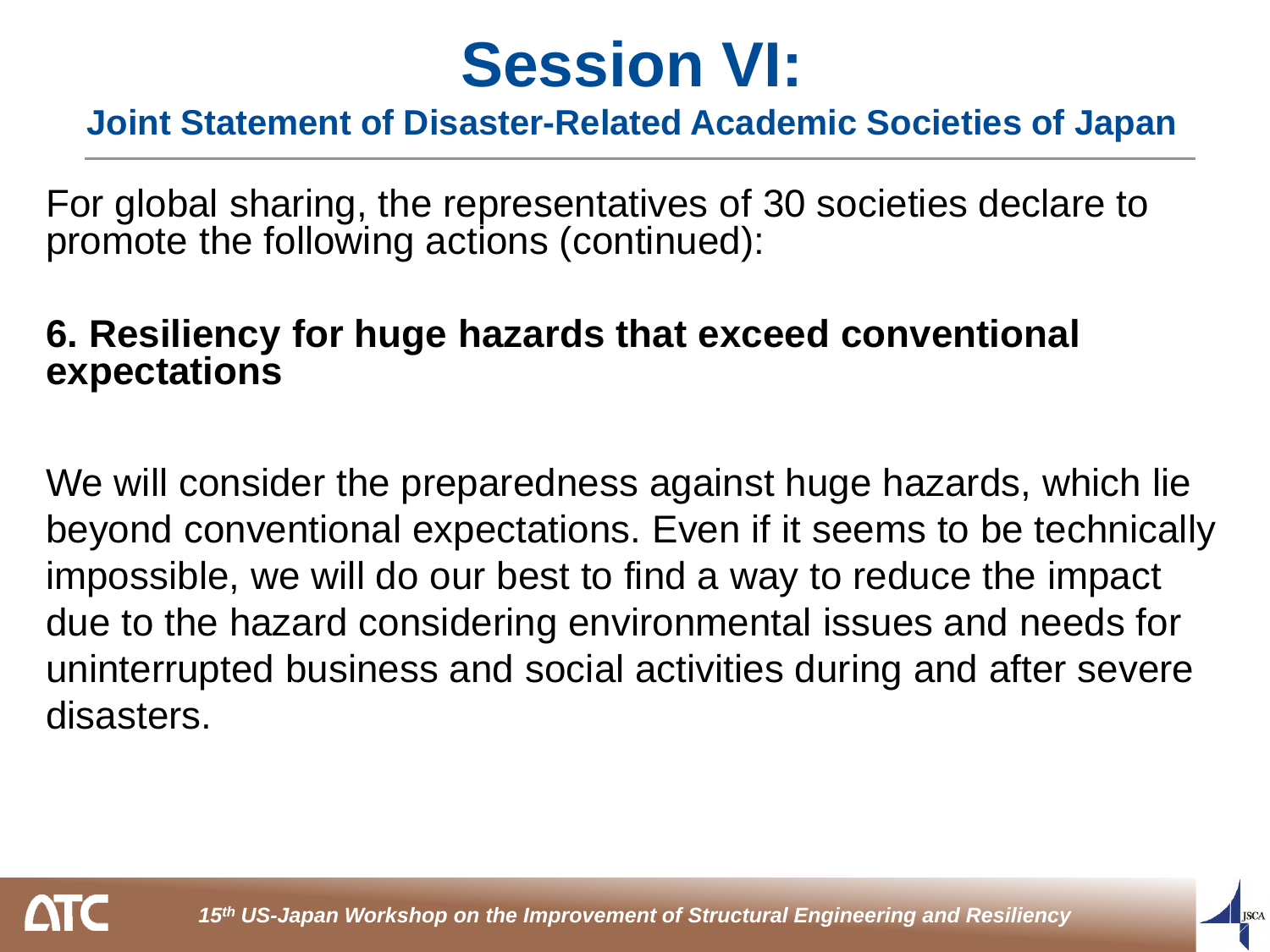#### **Joint Statement of Disaster-Related Academic Societies of Japan**

For global sharing, the representatives of 30 societies declare to promote the following actions (continued):

#### **7. Human resource development**

We will promote the capacity building of scientists and engineers worldwide by sharing knowledge and experiences learnt from the past earthquake disasters around the world. We will develop Japanese experts in comprehensive disaster management who can work nationally and internationally. We will also train local experts who can contribute to local disaster risk control and management.

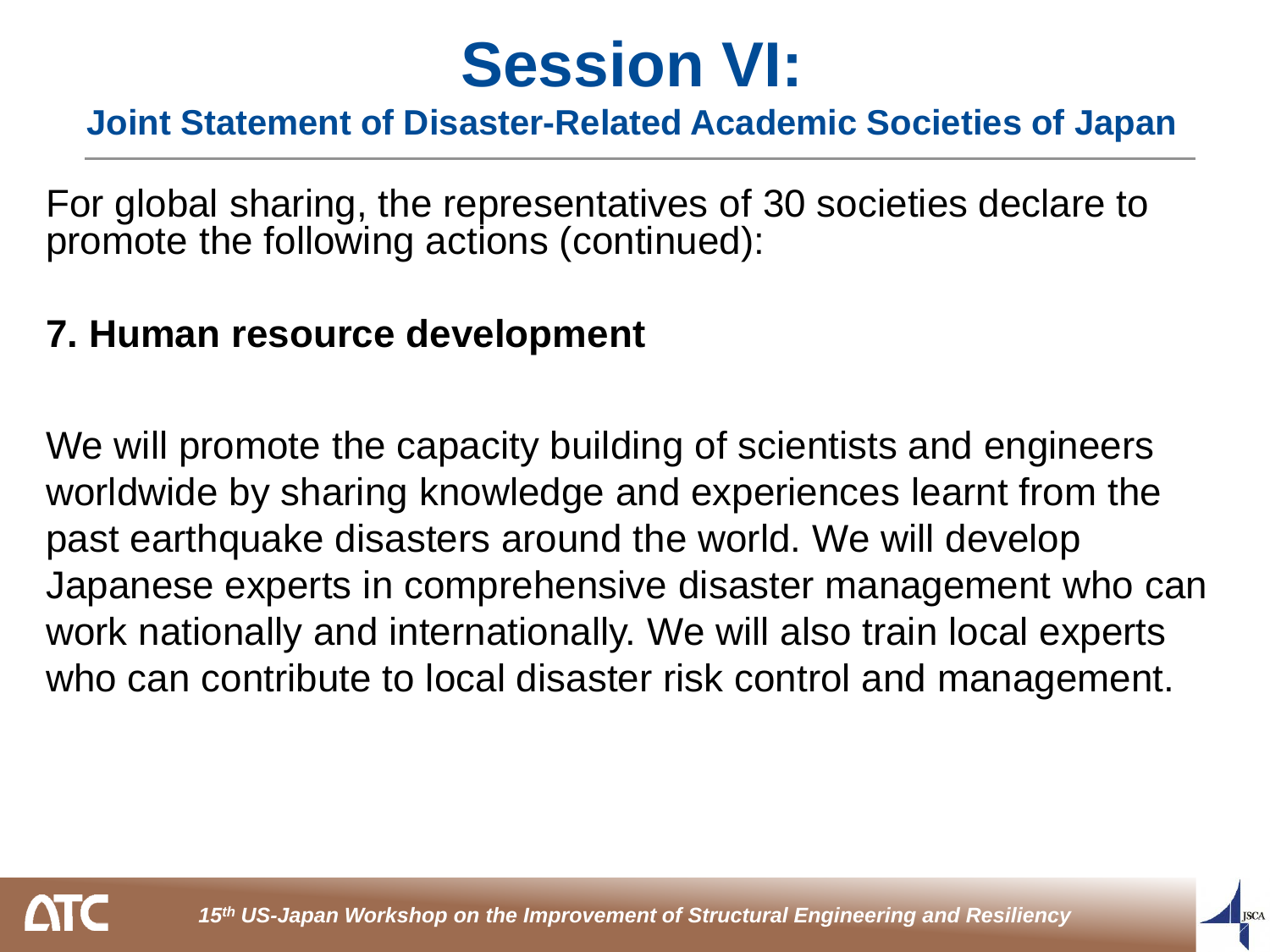#### **Joint Statement of Disaster-Related Academic Societies of Japan**

For global sharing, the representatives of 30 societies declare to promote the following actions (continued):

#### **8. Public awareness**

We will improve public awareness, which is one of the most important measures for disaster reduction. Pre-disaster countermeasures are effective in both human security and economic growth. We will present the knowledge based on the experiences from the past earthquake disasters in an easy-to-understand format to the public. We will promote understanding of the self-help effort, mutual assistance and public support, and will appeal their importance for disaster reduction to the public.